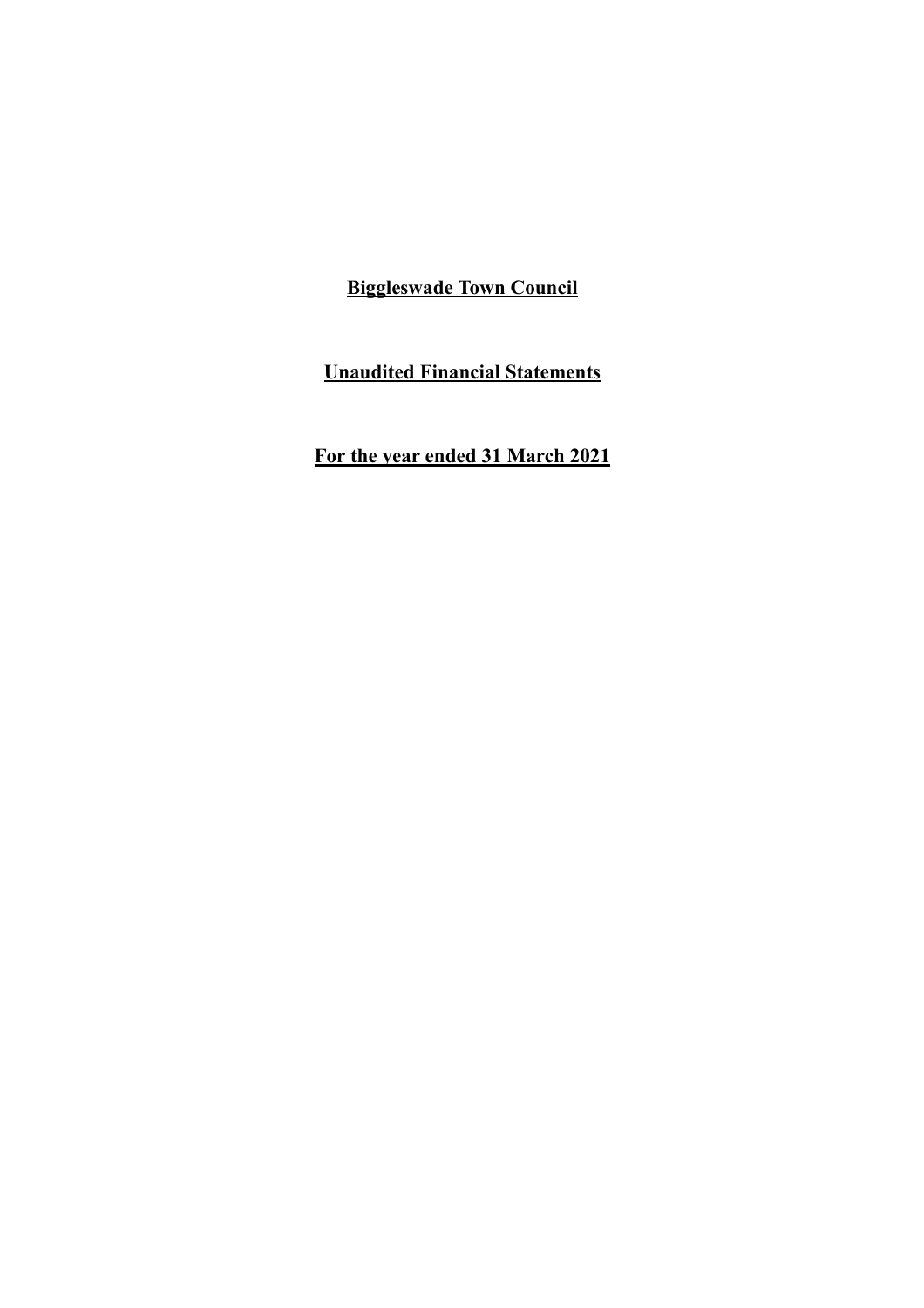# **Table of Contents**

# 31 March 2021

| Page |
|------|
|      |
|      |
|      |
|      |
|      |
|      |
|      |
|      |
|      |
|      |
|      |
|      |
|      |
|      |
|      |
|      |
|      |
|      |
|      |
|      |
|      |
|      |
|      |
|      |
|      |
|      |
|      |
|      |
|      |
|      |
|      |
|      |
|      |
|      |
|      |
|      |
|      |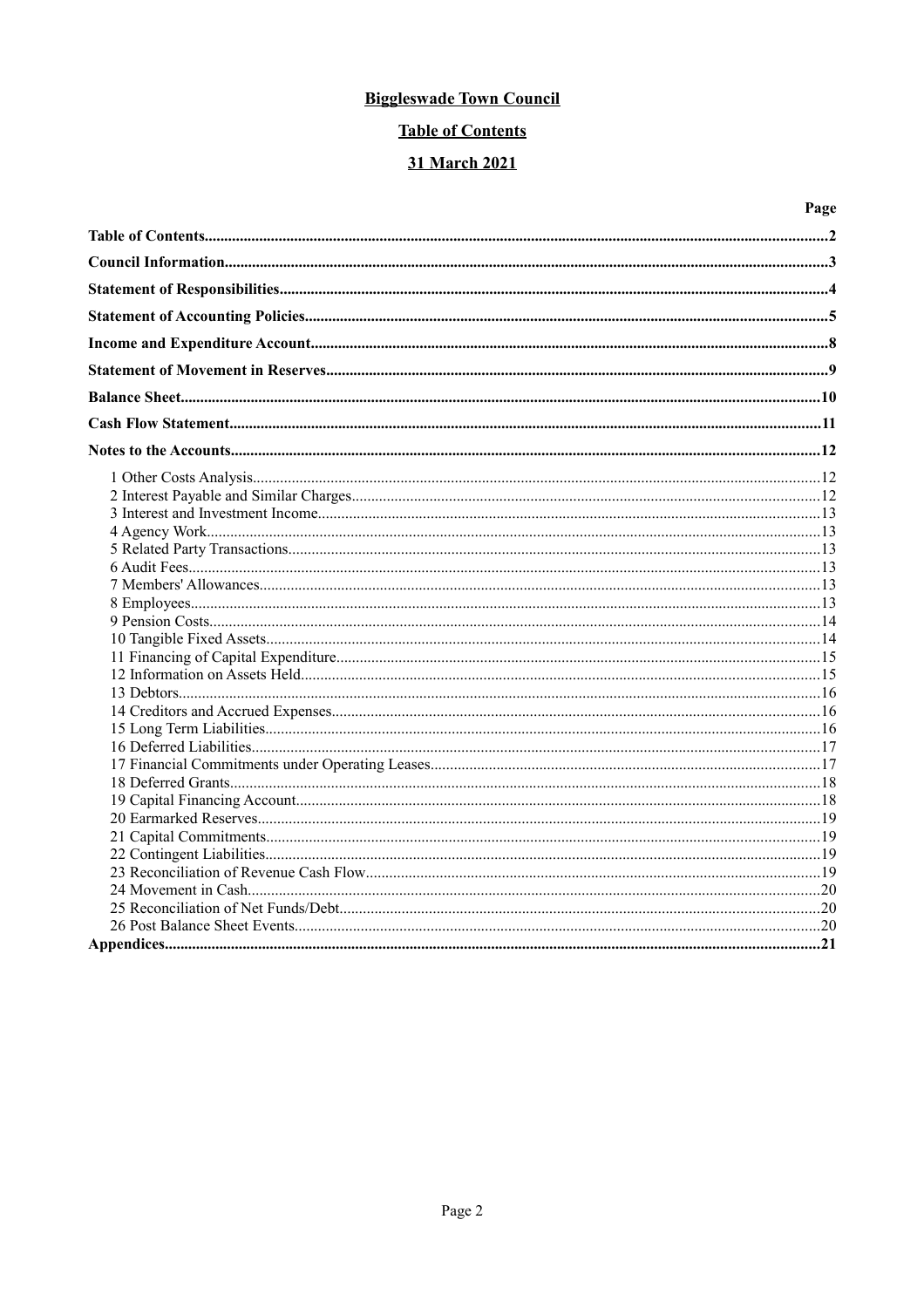## **Council Information**

# **31 March 2021**

# **( Information current at 1st June 2021 )**

## **Town Mayor**

Cllr M. A. Russell

#### **Councillors**

Cllr G. Fage (Deputy Mayor)

Cllr D. Albone Cllr I. J. Bond Cllr K. Brown Cllr Ms L. A. Fage Cllr F. S. Foster Cllr M. Foster Cllr M. A. R. Knight Cllr M. North Cllr R. M. Pullinger Cllr Mrs H. Ramsay Cllr D. A. Strachan Cllr C. Thomas Cllr J. Woodhead

#### **Town Clerk and Chief Executive**

P. Tarrant

#### **Auditors**

Mazars LLP Salvus House Aykley Heads Durham DH1 5TS

#### **Internal Auditors**

Auditing Solutions Limited Clackerbrook Farm 46 The Common Bromham Chippenham Wiltshire SN15 2JJ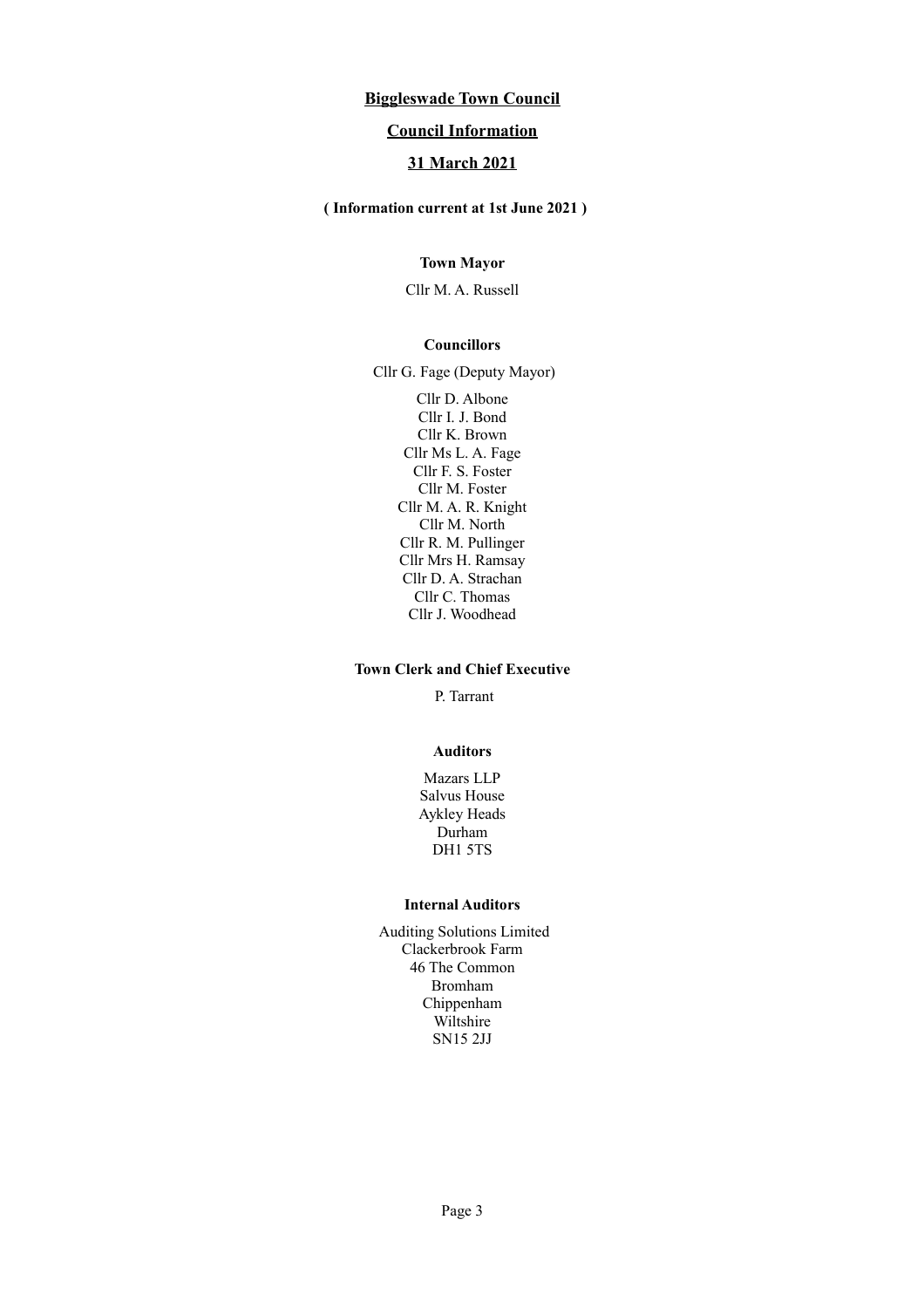#### **Statement of Responsibilities**

## **31 March 2021**

#### **The Council's Responsibilities**

The council is required:

- to make arrangements for the proper administration of its financial affairs
- to secure that one of its officers (R.F.O.) has the responsibility for the administration of those affairs. At this × council that officer is the Town Clerk, and
- to manage its affairs to secure economic, efficient and effective use of resources and safeguard its assets.  $\bullet$

#### The Responsible Financial Officer's Responsibilities

The R.F.O. is responsible for the preparation of the council's Unaudited Financial Statements in accordance with Part 4 of the "Governance and Accountability for Local Councils - A Practitioners Guide (England) (as amended)" (the guide), so far as is applicable to this council, to present a true and fair view of the financial position of the council at 31 March 2021 and its income and expenditure for the year then ended.

In preparing the Unaudited Financial Statements, the R.F.O. has:

- selected suitable accounting policies and then applied them consistently
- $\ddot{\phantom{0}}$ made judgements and estimates that were reasonable and prudent, and
- complied with the guide.

The R.F.O. has also:

- $\bullet$ kept proper accounting records, which were up to date, and
- taken reasonable steps for the prevention and detection of fraud and other irregularities.

#### **Responsible Financial Officer's Certificate**

I further certify that the Unaudited Financial Statements present a true and fair view of the financial position of Biggleswade Town Council at 31 March 2021, and its income and expenditure for the year ended 31 March 2021.

| Signed: |                                    |
|---------|------------------------------------|
| Date:   | P. Tarrant-Town Clerk<br>29/6/2021 |

 $\bar{z}$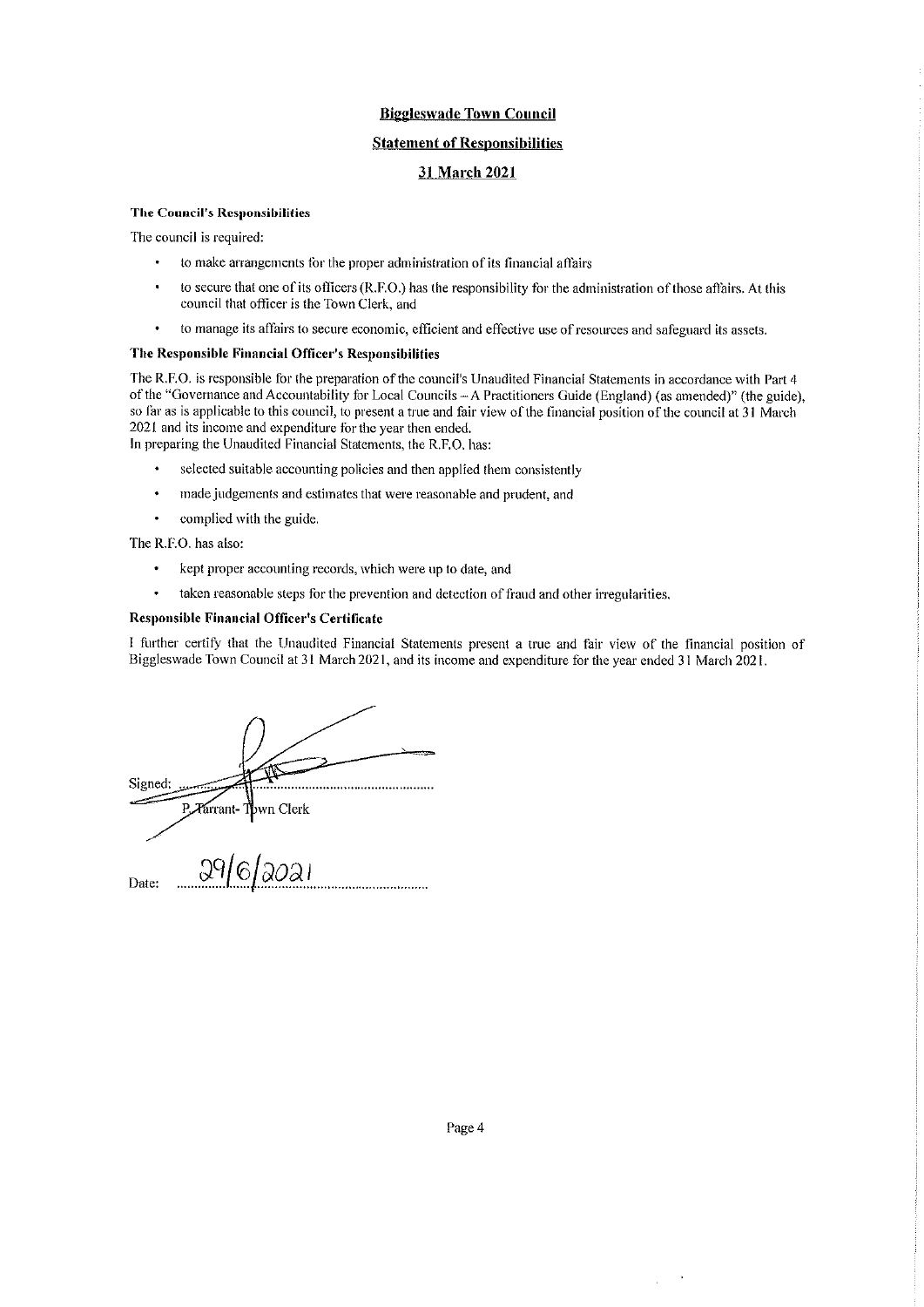#### **Statement of Accounting Policies**

#### **31 March 2021**

#### **Auditors**

#### **The name and address of the External Auditors is provided for information only.**

#### **These Statements are not subject to audit and the External Auditors have no responsibility for them.**

#### **Accounting Convention**

The accounts have been prepared in accordance with the Financial Reporting Standard for Smaller Entities (effective April 2008) (FRSSE) issued by the Accounting Standards Board, as applied to Local Councils by part 4 of Governance and Accountability for Local Councils – A Practitioners Guide (England) (the guide). Comparative figures have been restated to conform to the revised formats where appropriate. Certain requirements have been omitted for clarity and simplicity as these statements are not subject to audit. They are produced in support of the council's audited Statement of Accounts contained within the Annual Return Statement of Accounts.

These accounts have been prepared having regard to the fundamental accounting concepts of: Going Concern, Prudence, Accruals, Relevance, Consistency, Reliability, Comparability, Understandability and Materiality.

The accounts have been prepared under the historical cost convention.

#### **Fixed Assets**

All expenditure in excess of £1000 (on any one item or group of similar items) on the acquisition, creation or enhancement of fixed assets is capitalised on an accruals basis in the accounts. Expenditure on fixed assets is capitalised, provided that the fixed asset yields benefits to the authority and the services it provides, for a period of more than one year. Fixed assets are valued on the basis recommended by the Chartered Institute of Public Finance and Accountancy (CIPFA) and in accordance with the statements of asset valuation principles and guidance notes issued by the Royal Institution of Chartered Surveyors (RICS). The closing balances are stated on the following basis:

land and buildings are included in the balance sheet at Depreciated Replacement Cost (DRC). The DRC basis of valuation requires an estimate of the value of the land in its existing use, together with the current replacement cost of the building and its external works, from which appropriate deductions have been made to reflect the age, condition, economic, functional and environmental obsolescence and other locational factors which might result in the existing building being worth less than a new replacement building,

all other assets are included in the balance sheet at the lower of cost (estimated where not known) or estimated realisable value, except that,

certain community assets are the subject of restrictive covenants as to their use and /or future disposal. Such assets are therefore considered to have no appreciable realisable value and are included at nominal value only.

The surplus or deficit arising on periodic revaluations of fixed assets has been credited or debited to the Revaluation Reserve. Subsequent revaluations of fixed assets are planned at five yearly intervals, although material changes to asset valuations will be adjusted in the interim period, should they occur.

In accordance with Financial Reporting Standard (FRS) 15, depreciation is provided on all operational buildings (but not land), as well as other assets.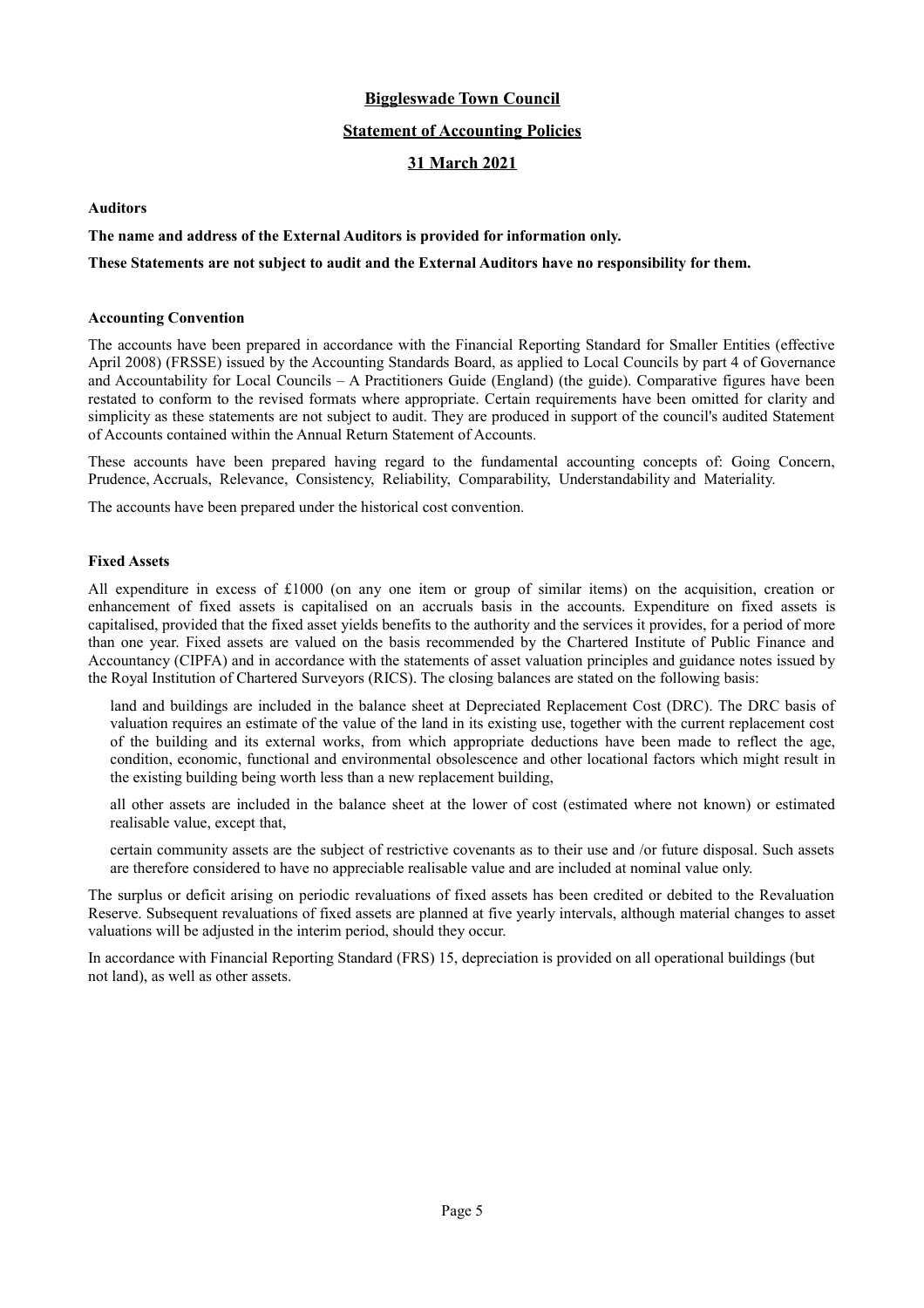## **Statement of Accounting Policies**

# **31 March 2021**

#### **Depreciation Policy**

Buildings and leasehold land are depreciated over the shorter of 50 years or the anticipated remaining useful lives on a straight line basis.

Freehold land is not depreciated.

Non Operational Assets (including Investment Properties) are not depreciated.

Vehicles, plant, equipment and furniture are depreciated over 5 to 10 years on a straight line basis.

Play equipment is depreciated over 20 years at 5% per annum straight line.

Infrastructure assets are depreciated over 10 years at 10% per annum straight line.

Community assets are not depreciated.

Depreciation is accounted for as a Balance Sheet movement only, not through the Income and Expenditure Account.

#### **Grants or Contributions from Government or Related Bodies**

#### **Capital Grants**

Where a fixed asset has been acquired or improved with the financing either wholly or in part by a grant or contribution from government or a related body, e.g. Sports Council, the amount of the grant has been credited to Deferred Grants Account and carried forward. Grants so credited are released back to revenue over the life of the asset to match, and thereby offset wholly or in part, depreciation charged.

#### **Revenue Grants**

Revenue grants are credited to income when conditions attached thereto have been fulfilled and/or equivalent expenditure has been incurred. Grants received in respect of which the conditions have not been fulfilled, or expenditure incurred, are carried forward as deferred revenue grants.

#### **Debtors and Creditors**

The revenue accounts of the council are maintained on an accruals basis in accordance with the regulations. That is sums due to or from the council during the year are included whether or not the cash has actually been received or paid in the year. Exceptions to this are payment of regular quarterly and other accounts (e.g. telephones, electricity). This policy is applied consistently each year. Therefore, it will not have a material effect on the year's accounts or on the council's annual budget.

The council reviews the level of its commercial debtors on a regular basis and provisions are made, as required, where the likelihood of amounts proving ultimately collectable is in doubt.

## **Value Added Tax**

Income and Expenditure excludes any amounts related to VAT, as all VAT suffered/collected is recoverable from or payable to HM Revenue and Customs. Any amounts not so recoverable are treated as a separate expense.

#### **External Loan Repayments**

The council accounts for loans on an accruals basis. Details of the council's external borrowings are shown at note 15.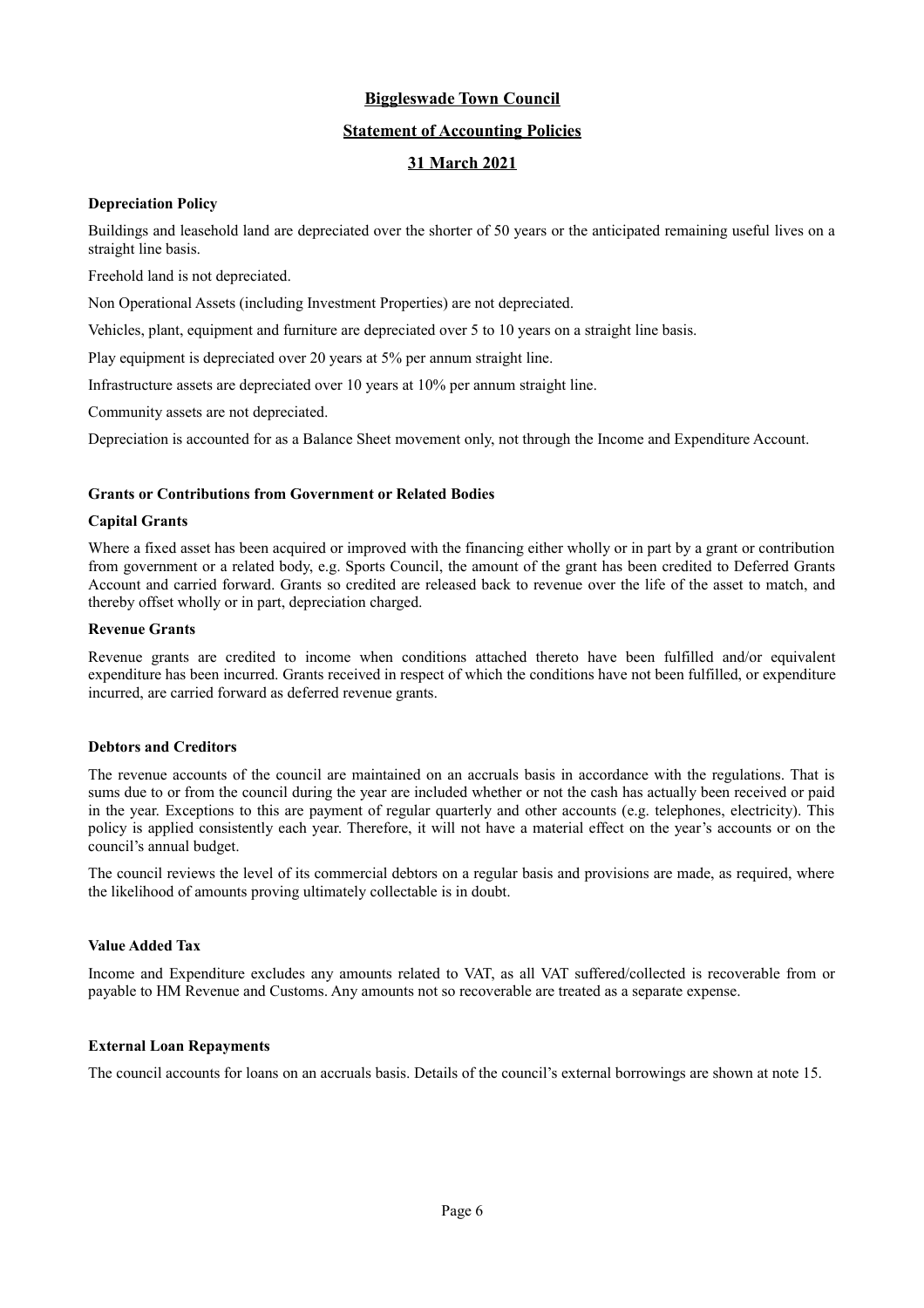## **Statement of Accounting Policies**

# **31 March 2021**

#### **Leases**

Rentals payable under operating leases are charged to revenue on an accruals basis. Details of the council's obligations under operating leases are shown at note 17.

#### **Reserves**

The council maintains certain reserves to meet general and specific future expenditure. The purpose of the council's reserves is explained in notes 19 to 20.

Certain reserves are maintained to manage the accounting processes for tangible fixed assets, available for sale investments and retirement benefits. They do not represent usable resources for the council:

Capital Financing Account – represent the council's investment of resources in such assets already made.

#### **Interest Income**

All interest receipts are credited initially to general funds.

## **Cost of Support Services**

The costs of management and administration have been apportioned to services on an appropriate and consistent basis.

#### **Pensions**

The pension costs that are charged against precept in the council's accounts, in respect of its employees, are equal to the contributions paid to the funded pension scheme for those employees.

These contributions are determined by the fund's actuary on a triennial basis and are set to meet 100% of the liabilities of the pension fund, in accordance with relevant government regulations.

The next actuarial valuation is due at 31st March 2022 and any change in contribution rates as a result of that valuation will take effect from 1st April 2023.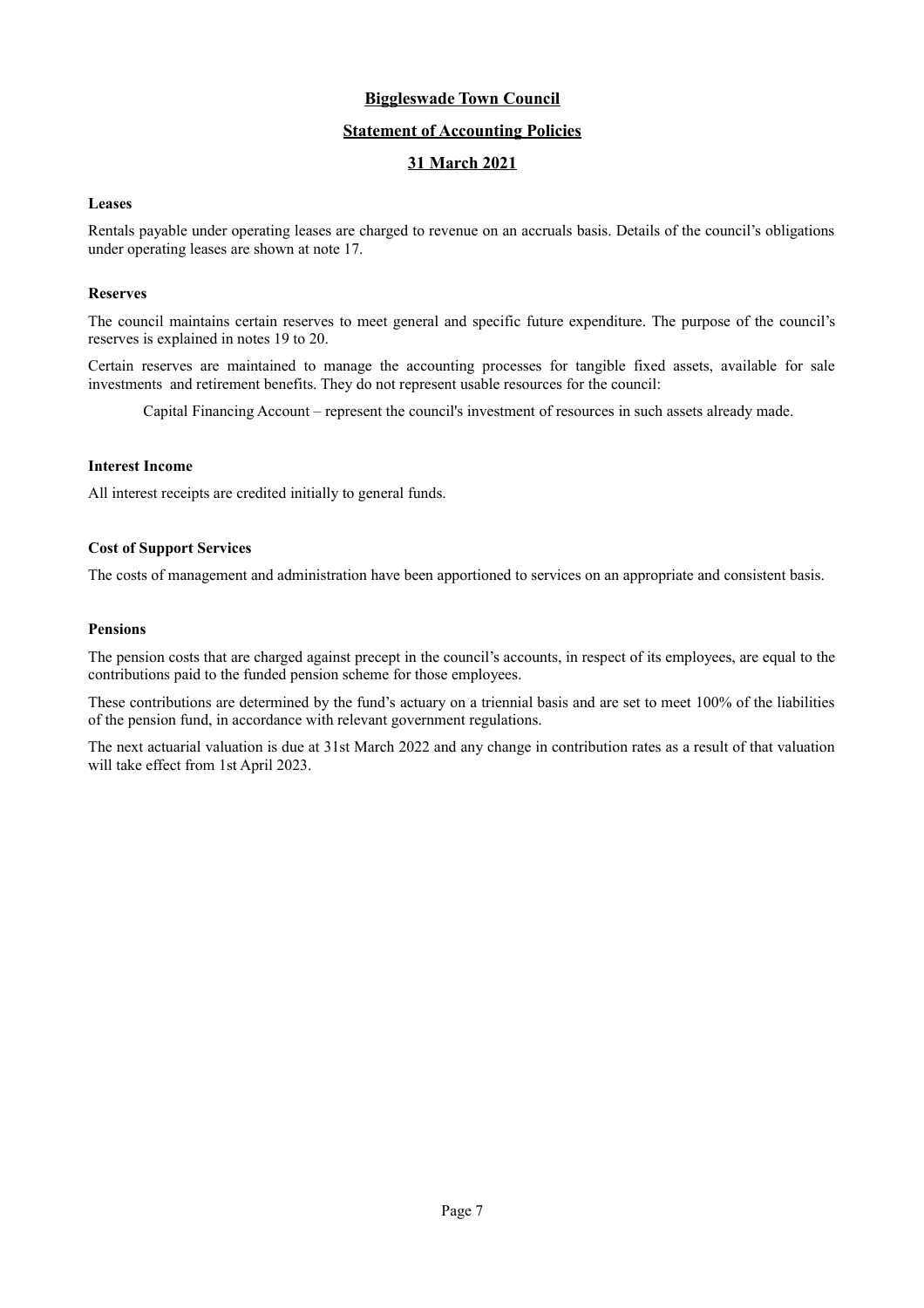# **Income and Expenditure Account**

# **31 March 2021**

|                                                                                                          | <b>Notes</b> | 2021<br>£   | 2020<br>£   |
|----------------------------------------------------------------------------------------------------------|--------------|-------------|-------------|
| <b>Income</b>                                                                                            |              |             |             |
| Precept on District Council                                                                              |              | 1,166,677   | 1,011,058   |
| Grants Receivable                                                                                        |              | 29,200      | 28,350      |
| Rents Receivable, Interest & Investment Income                                                           |              | 420         | 593         |
| Charges made for Services                                                                                |              | 63,191      | 130,224     |
| Other Income                                                                                             |              | 1,820       | 2,114       |
| Total Income                                                                                             |              | 1,261,308   | 1,172,339   |
| <b>Expenditure</b>                                                                                       |              |             |             |
| <b>Direct Service Costs:</b>                                                                             |              |             |             |
| Salaries & Wages                                                                                         |              | (411,305)   | (425, 643)  |
| Grant-aid Expenditure                                                                                    |              | (31, 450)   | (34, 642)   |
| Other Costs                                                                                              | 1            | (348,005)   | (341,398)   |
| Democratic, Management & Civic Costs:                                                                    |              |             |             |
| Salaries & Wages                                                                                         |              | (152,069)   | (165, 406)  |
| Other Costs                                                                                              | 1            | (264, 929)  | (161,210)   |
| Total Expenditure                                                                                        |              | (1,207,758) | (1,128,299) |
| Excess of Income over Expenditure for the year.                                                          |              | 53,550      | 44,040      |
| <b>Exceptional Items</b>                                                                                 |              |             |             |
| Profit/(Loss) on the disposal of fixed assets                                                            |              | 1,667       |             |
| <b>Net Operating Surplus for Year</b>                                                                    |              | 55,217      | 44,040      |
| <b>STATUTORY CHARGES &amp; REVERSALS</b>                                                                 |              |             |             |
| Statutory Charge for Capital (i.e. Loan Capital Repaid)                                                  |              | (14, 416)   | (14,078)    |
| Capital Expenditure charged to revenue                                                                   | 11           | (15,830)    | (13, 526)   |
| Reverse profit on asset disposals                                                                        |              | (1,667)     |             |
| Transfer (to) Earmarked Reserves                                                                         | 20           | (61, 690)   | (88, 474)   |
| (Deficit) for the Year (from) General Fund                                                               |              | (36,719)    | (72, 038)   |
| Net Surplus/(Deficit) for the Year                                                                       |              | 24,971      | 16,436      |
| The above Surplus/(Deficit) for the Year has been applied/(funded) for the Year<br>to/(from) as follows: |              |             |             |
| Transfer (to) Earmarked Reserves                                                                         | 20           | 61,690      | 88,474      |
| (Deficit) for the Year (from) General Fund                                                               |              | (36,719)    | (72,038)    |
|                                                                                                          |              | 24,971      | 16,436      |

The council had no other recognisable gains and/or losses during the year.

*The notes on pages [12](#page-11-0) to [20](#page-19-0) form part of these unaudited statements.*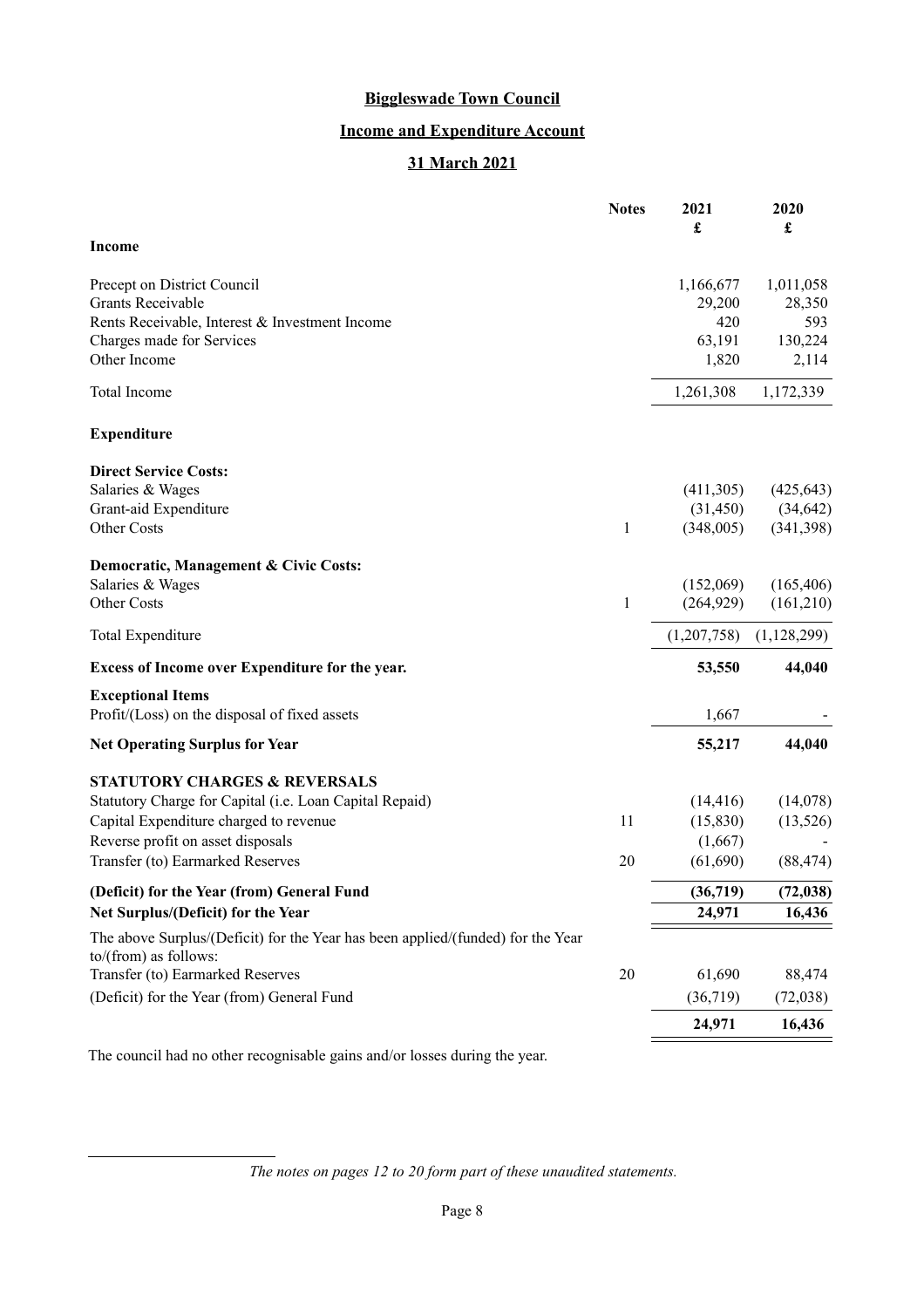# **Statement of Movement in Reserves**

# **31 March 2021**

|                           |                                                                                      |              |           | <b>Net</b><br><b>Movement</b> in |           |
|---------------------------|--------------------------------------------------------------------------------------|--------------|-----------|----------------------------------|-----------|
| <b>Reserve</b>            | <b>Purpose of Reserve</b>                                                            | <b>Notes</b> | 2021<br>£ | <b>Year</b><br>£                 | 2020<br>£ |
| Capital Financing Account | Store of capital resources set aside<br>to purchase fixed assets                     | 19           | 1,311,986 | (41,679)                         | 1,353,665 |
| <b>Earmarked Reserves</b> | Amounts set aside from revenue<br>to meet general and specific<br>future expenditure | 20           | 463,887   | 61,690                           | 402,197   |
| General Fund              | Resources available to meet future<br>running costs                                  |              | 97,682    | (36,719)                         | 134,401   |
| Total                     |                                                                                      |              | 1,873,555 | (16,708)                         | 1,890,263 |

*The notes on pages [12](#page-11-0) to [20](#page-19-0) form part of these unaudited statements.*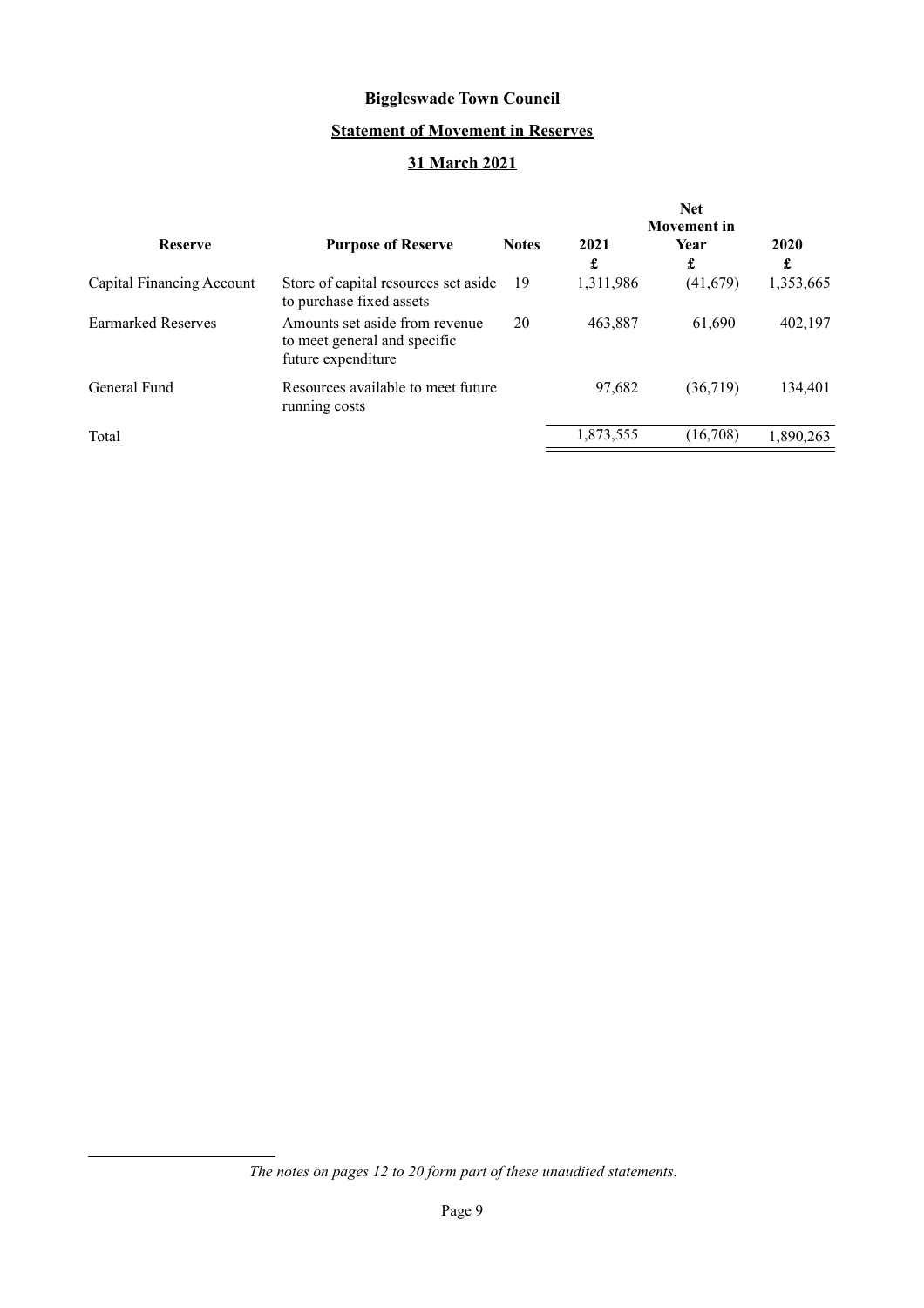## **Balance Sheet**

#### 31 March 2021

|                                              | <b>Notes</b>  | 2021<br>£ | 2021<br>£  | 2020<br>£  |
|----------------------------------------------|---------------|-----------|------------|------------|
| <b>Fixed Assets</b>                          |               |           |            |            |
| Tangible Fixed Assets                        | 10            |           | 1,728,699  | 1,816,659  |
| <b>Current Assets</b>                        |               |           |            |            |
| Debtors and prepayments                      | 13            | 95,352    |            | 71,799     |
| Cash at bank and in hand                     |               | 561,112   |            | 521,437    |
|                                              |               | 656,464   |            | 593,236    |
| <b>Current Liabilities</b>                   |               |           |            |            |
| Current Portion of Long Term Borrowings      |               | (9,807)   |            | (9, 453)   |
| Current Portion of Deferred Liabilities      |               | (3,308)   |            | (4,963)    |
| Creditors and income in advance              | $\frac{1}{4}$ | (71, 894) |            | (30, 237)  |
| <b>Net Current Assets</b>                    |               |           | 571,455    | 548,583    |
| <b>Total Assets Less Current Liabilities</b> |               |           | 2,300,154  | 2,365,242  |
| <b>Long Term Liabilities</b>                 |               |           |            |            |
| Long-term borrowing                          | 15            |           | (101, 417) | (111, 224) |
| Deferred liabilities                         | 16            |           |            | (3,308)    |
| Deferred Grants                              | 18            |           | (325, 182) | (360, 447) |
| <b>Total Assets Less Liabilities</b>         |               |           | 1,873,555  | 1,890,263  |
| <b>Capital and Reserves</b>                  |               |           |            |            |
| Capital Financing Reserve                    | 19            |           | 1,311,986  | 1,353,665  |
| Earmarked Reserves                           | 20            |           | 463,887    | 402,197    |
| General Reserve                              |               |           | 97,682     | 134,401    |
|                                              |               |           | 1,873,555  | 1,890,263  |

The Unaudited Financial Statements represent a true and fair view of the financial position of the Council as at 31 March 2021, and of its Income and Expenditure for the year.

These accounts were approved by the Council on 1st June 2021.

 $\ddotsc$ 

Cllr M. A. Russell Town Mayor

Responsible Financial Officer

 $\textbf{E}$ 

Date:

Signed:

 $2962$ 

 $P\mathcal{A}$ arrant

The notes on pages 12 to 20 form part of these unaudited statements.

Page 10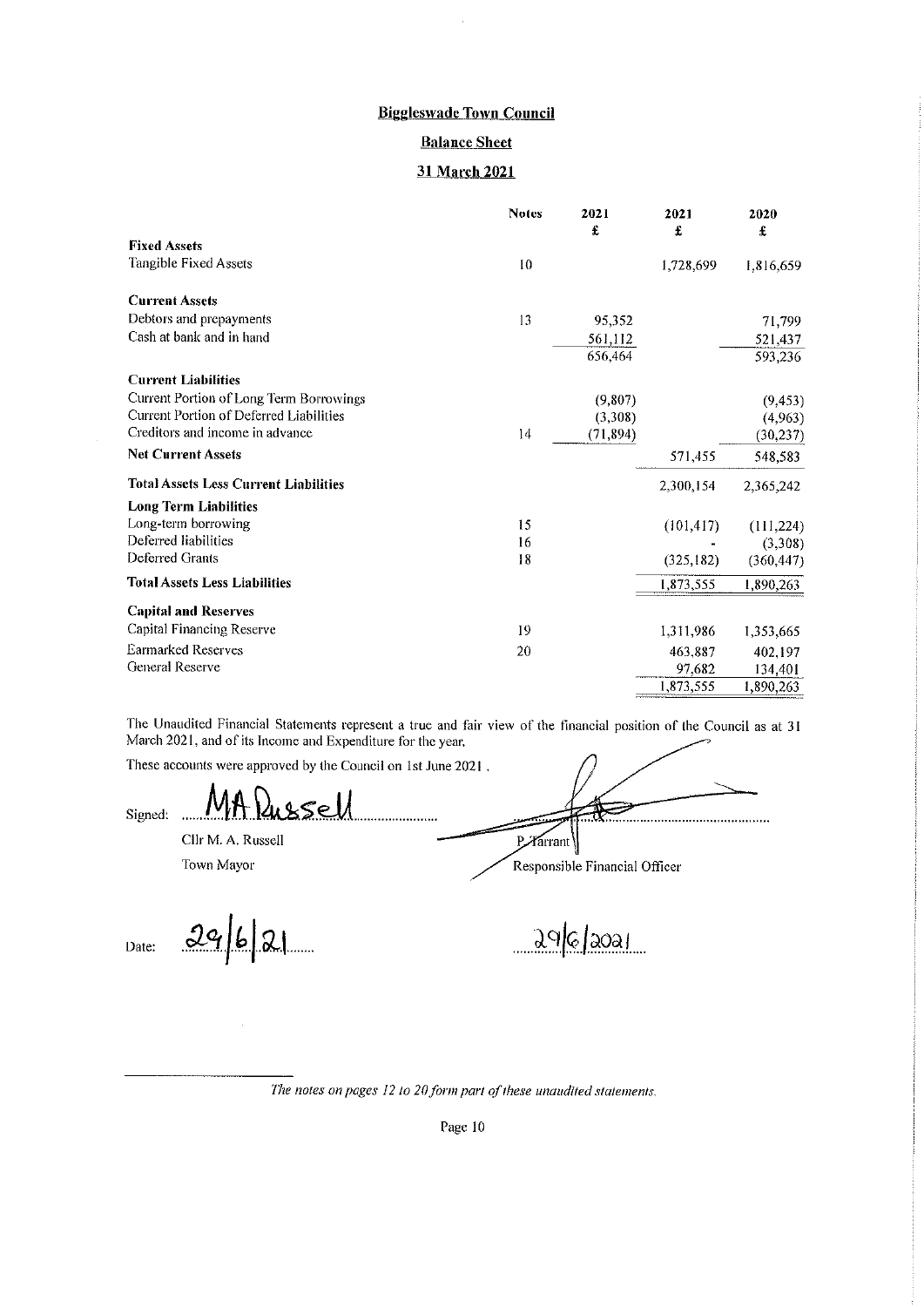# **Cash Flow Statement**

# **31 March 2021**

|                                                        | <b>Notes</b> | 2021<br>£  | 2021<br>£   | 2020<br>£   |
|--------------------------------------------------------|--------------|------------|-------------|-------------|
| <b>REVENUE ACTIVITIES</b>                              |              |            |             |             |
| <b>Cash outflows</b>                                   |              |            |             |             |
| Paid to and on behalf of employees                     |              | (553, 616) |             | (609, 180)  |
| Other operating payments                               |              | (621, 395) |             | (543,316)   |
|                                                        |              |            | (1,175,011) | (1,152,496) |
| <b>Cash inflows</b><br>Precept on District Council     |              | 1,166,677  |             | 1,011,058   |
| Cash received for services                             |              | 56,152     |             | 126,586     |
| Revenue grants received                                |              | 25,800     |             | 24,950      |
|                                                        |              |            | 1,248,629   | 1,162,594   |
| <b>Net cash inflow from Revenue Activities</b>         | 23           |            | 73,618      | 10,098      |
| <b>SERVICING OF FINANCE</b>                            |              |            |             |             |
| <b>Cash outflows</b>                                   |              |            |             |             |
| Interest paid                                          |              | (5,383)    |             | (5,879)     |
| Interest element of Finance Lease/HP Installments      |              | (401)      |             | (401)       |
| <b>Cash inflows</b><br>Interest received               |              | 420        |             | 593         |
| Net cash (outflow) from Servicing of Finance           |              |            | (5,364)     | (5,687)     |
| <b>CAPITAL ACTIVITIES</b>                              |              |            |             |             |
| <b>Cash outflows</b>                                   |              |            |             |             |
| Purchase of fixed assets                               |              | (15, 830)  |             | (13,526)    |
| <b>Cash inflows</b>                                    |              |            |             |             |
| Sale of fixed assets                                   |              | 1,667      |             |             |
| <b>Net cash (outflow) from Capital Activities</b>      |              |            | (14, 163)   | (13,526)    |
| Net cash inflow/(outflow) before Financing             |              |            | 54,091      | (9,115)     |
| <b>FINANCING AND LIQUID RESOURCES</b>                  |              |            |             |             |
| <b>Cash outflows</b>                                   |              |            |             |             |
| Loan repayments made                                   |              |            | (9, 453)    | (9,115)     |
| Hire Purchase and Lease repayments made                |              |            | (4,963)     | (4,963)     |
| Net cash (outflow) from financing and liquid resources |              |            | (14, 416)   | (14,078)    |
| Increase/(Decrease) in cash                            | 24           |            | 39,675      | (23, 193)   |
|                                                        |              |            |             |             |

*The notes on pages [12](#page-11-0) to [20](#page-19-0) form part of these unaudited statements.*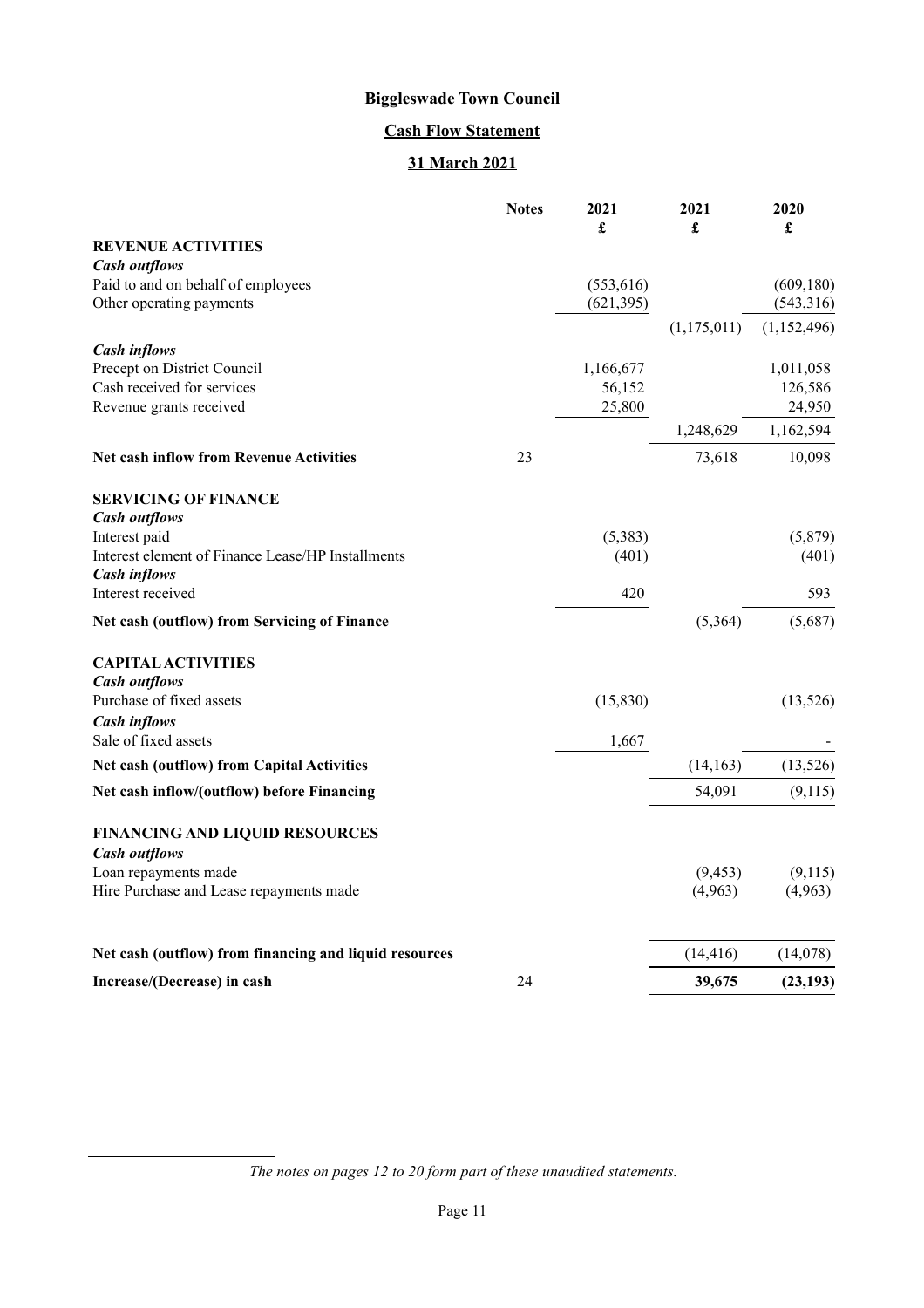## **Notes to the Accounts**

## **31 March 2021**

# <span id="page-11-0"></span>**1 Other Costs Analysis Other Costs reported in the council's Income and Expenditure Account comprise the following:**

#### **Direct Service Costs**

|                                        | 2021<br>£ | 2020<br>£ |
|----------------------------------------|-----------|-----------|
| <b>Community Centres</b>               | 16,053    | 17,680    |
| Outdoor Sports & Recreation Facilities | 107,544   | 109,751   |
| <b>Allotments</b>                      | 1,513     | 1,306     |
| Cemeteries                             | 36,992    | 37,675    |
| Public Conveniences                    | 22,770    | 22,264    |
| Community Safety (Crime Reduction)     | 15,378    | 14,833    |
| Market Undertakings                    | 24.041    | 16,042    |
| Promotion & Marketing of the Area      | 48,039    | 36,207    |
| Community Development                  | 31,450    | 34,642    |
| <b>Street Lighting</b>                 |           | 10,302    |
| <b>Off-street Parking</b>              | 75,675    | 75,338    |
| Less: Grant-aid Expenditure            | (31, 450) | (34, 642) |
| <b>Total</b>                           | 348,005   | 341,398   |

## **Democratic, Management & Civic Costs**

|                                        | 2021    | 2020    |
|----------------------------------------|---------|---------|
|                                        |         | £       |
| Corporate Management                   | 100,186 | 63,005  |
| Democratic Representation & Management | 158,959 | 90,730  |
| Civic Expenses                         | ٠       | 350     |
| Mayors Allowance                       |         | 845     |
| Interest Payable                       | 5,784   | 6,280   |
| <b>Total</b>                           | 264,929 | 161,210 |

As reported in the Statement of Accounting Policies, apportionment of central costs is not reflected in the above analysis.

## **2 Interest Payable and Similar Charges**

| $\sim$ merest rayable and similar enarges | 2021  | 2020<br>£ |
|-------------------------------------------|-------|-----------|
| External Interest Charges - Loans         | 5,383 | 5,879     |
| External Interest Charges - Lease/H.P.    | 401   | 401       |
|                                           | 5.784 | 6,280     |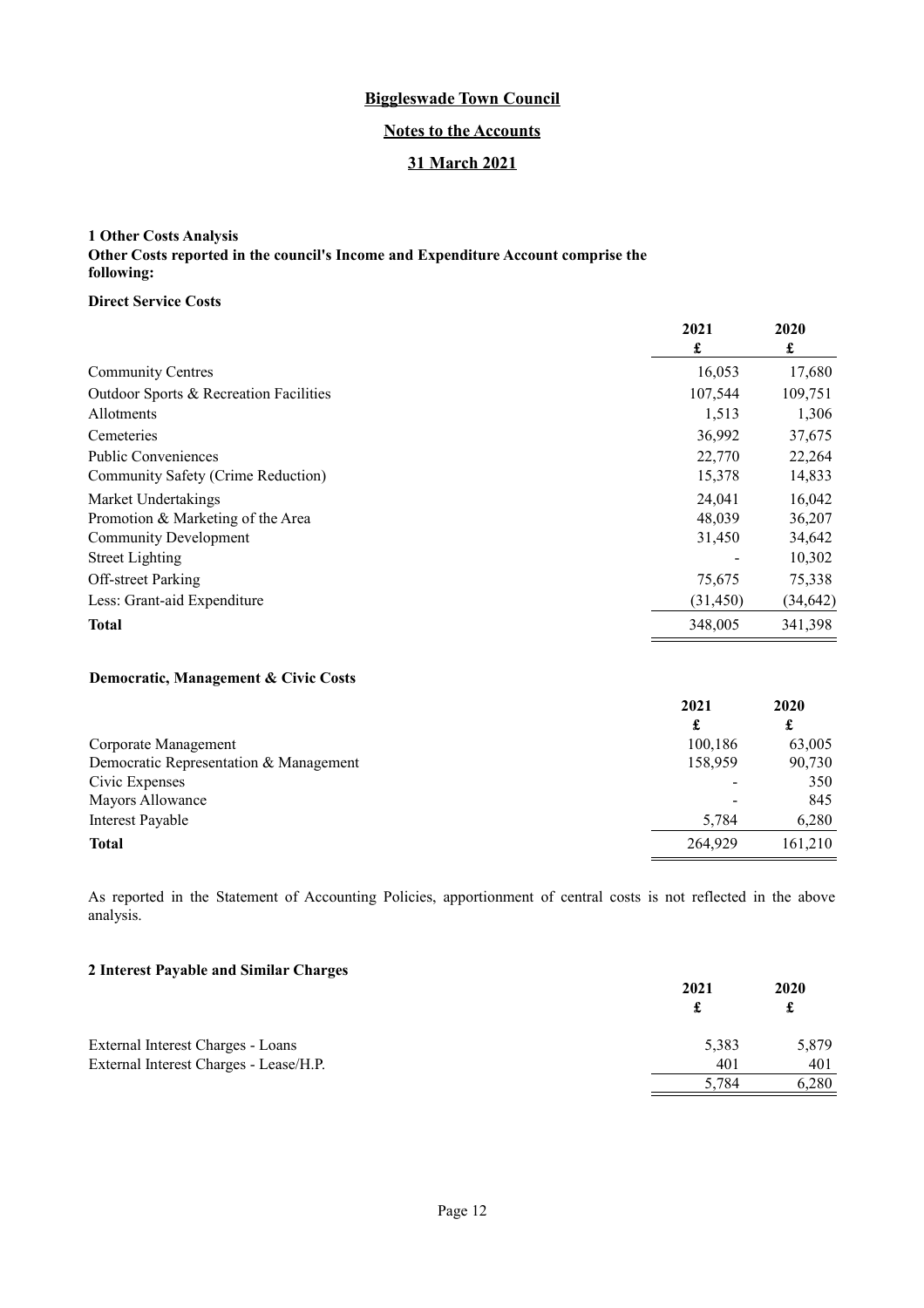## **Notes to the Accounts**

# **31 March 2021**

#### **3 Interest and Investment Income**

|                                 | 2021 | 2020 |
|---------------------------------|------|------|
|                                 |      | t    |
| Interest Income - General Funds | 420  | 593  |
|                                 | 42U  | 593  |

# **4 Agency Work**

During the year the Council undertook no agency work on behalf of other authorities.

During the year the Council commissioned no agency work to be performed by other authorities.

#### **5 Related Party Transactions**

The council entered into no material transactions with related parties during the year.

#### **6 Audit Fees**

The council is required to report and disclose the cost of services provided by its external auditors.

These may be summarised as follows:

|                                                                          | 2021  | 2020  |
|--------------------------------------------------------------------------|-------|-------|
|                                                                          | £     | £     |
| Fees for statutory audit services                                        | 2,000 | 2,000 |
| Total fees                                                               | 2,000 | 2,000 |
| <b>7 Members' Allowances</b>                                             | 2021  | 2020  |
|                                                                          | £     | £     |
| Members of Council have been paid the following allowances for the year: |       |       |
| Mayors Allowance                                                         |       | 845   |
|                                                                          |       | 845   |

The council has resolved that, other than the Town Mayor, no members allowances will be paid.

#### **8 Employees**

The average weekly number of employees during the year was as follows:

|           | 2021   | 2020                     |
|-----------|--------|--------------------------|
|           | Number | <b>Number</b>            |
| Full-time | 18     | 16                       |
| Part-time | h      | 3                        |
| Temporary |        | $\overline{\phantom{a}}$ |
|           | 25     | 19                       |

All staff are paid in accordance with nationally agreed pay scales.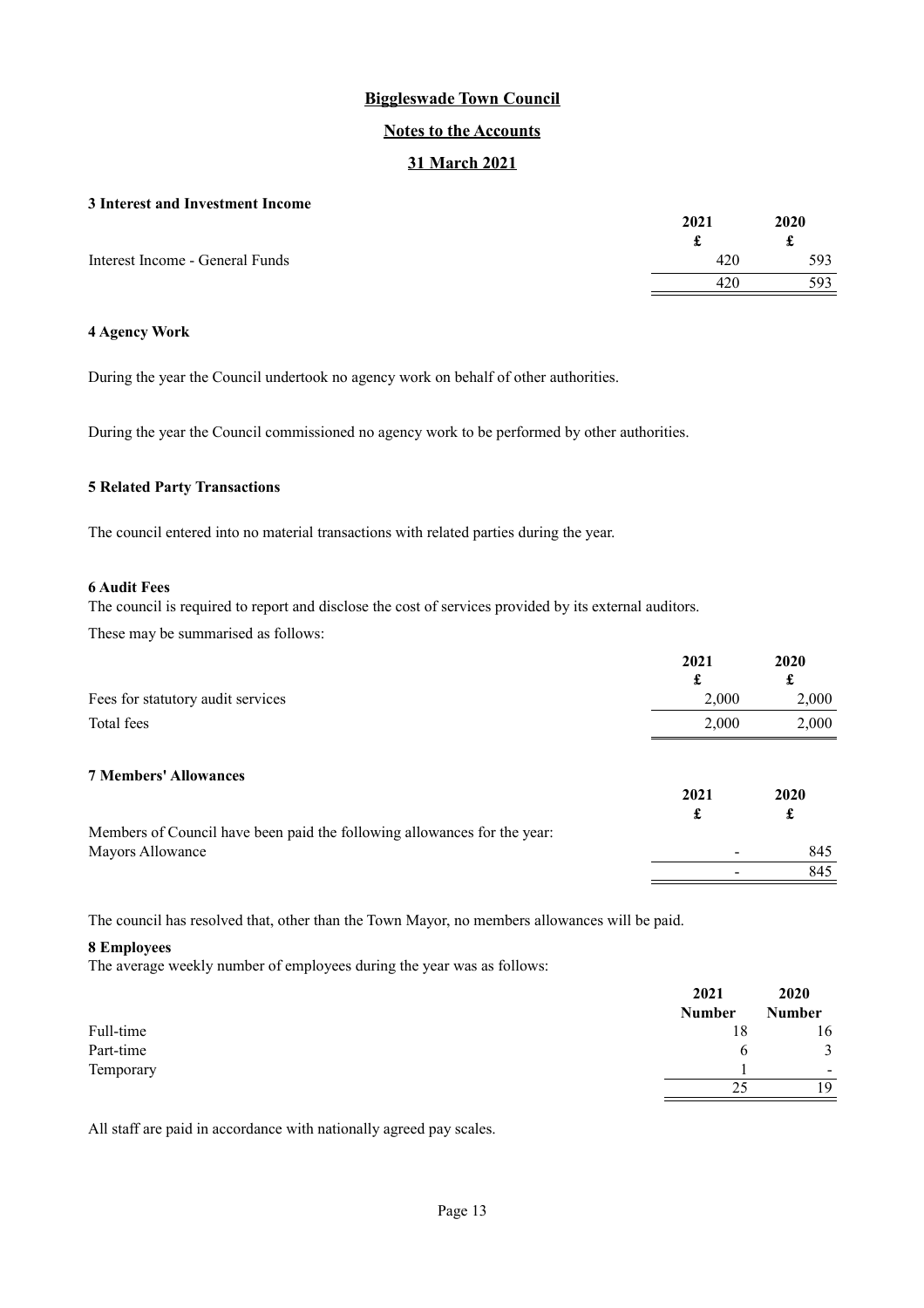#### **Notes to the Accounts**

#### **31 March 2021**

#### **9 Pension Costs**

The council participates in the Bedfordshire Pension Fund. The Bedfordshire Pension Fund is a defined benefit scheme, but the council is unable to identify its share of the underlying assets and liabilities because all town and parish councils in the scheme pay a common contribution rate.

The cost to the council for the year ended 31 March 2021 was £82,988 (31 March 2020 - £89,937).

The most recent actuarial valuation was carried out as at 31st March 2019, and the council's contribution rate is confirmed as being 25.80% of employees' pensionable pay, plus a lump sum of £0 with effect from 1st April 2021 (year ended 31 March 2021 – 24.80%, , plus a lump sum of £0).

Financial Reporting Standard 17 (FRS17): "Retirement Benefits" sets out accounting requirements for pension costs. For schemes such as Bedfordshire Pension Fund, paragraph 9(b) of FRS17 requires the council to account for pension costs on the basis of contributions actually payable to the scheme during the year.

| <b>10 Tangible Fixed Assets</b> |                                                                |                                                       |                                  |                                      |                            |                          |                     |
|---------------------------------|----------------------------------------------------------------|-------------------------------------------------------|----------------------------------|--------------------------------------|----------------------------|--------------------------|---------------------|
|                                 | <b>Operational</b><br>Freehold<br>Land and<br><b>Buildings</b> | Operational<br><b>Leasehold Land</b><br>and Buildings | <b>Vehicles and</b><br>Equipment | Infra-<br>structure<br><b>Assets</b> | Community<br><b>Assets</b> | Other                    | <b>Total</b>        |
| Cost                            | £                                                              | $\mathbf f$                                           | £                                | £                                    | £                          | £                        | $\pmb{\mathbf{f}}$  |
| At 31 March 2020<br>Additions   | 1,813,044                                                      | 9,095                                                 | 792,859<br>14,526                | 301,806<br>1,304                     | 15,380                     | 7,325                    | 2,939,509<br>15,830 |
| At 31 March 2021                | 1,813,044                                                      | 9,095                                                 | 807,385                          | 303,110                              | 15,380                     | 7,325                    | 2,955,339           |
| Depreciation                    |                                                                |                                                       |                                  |                                      |                            |                          |                     |
| At 31 March 2020                | (428,478)                                                      |                                                       | (456, 288)                       | (238,084)                            |                            |                          | (1,122,850)         |
| Charged for the year            | (28, 179)                                                      |                                                       | (65, 815)                        | (9,796)                              |                            |                          | (103,790)           |
| At 31 March 2021                | (456, 657)                                                     |                                                       | (522, 103)                       | (247, 880)                           |                            | $\overline{\phantom{a}}$ | (1,226,640)         |
| <b>Net Book Value</b>           |                                                                |                                                       |                                  |                                      |                            |                          |                     |
| At 31 March 2021                | 1,356,387                                                      | 9,095                                                 | 285,282                          | 55,230                               | 15,380                     | 7,325                    | 1,728,699           |
| At 31 March 2020                | 1,384,566                                                      | 9,095                                                 | 336,571                          | 63,722                               | 15,380                     | 7,325                    | 1,816,659           |

Although classified as capital expenditure, certain minor equipment purchases are not included in the above as they are not material in overall value.

#### **Fixed Asset Valuation**

The freehold and leasehold properties that comprise the council's properties have been valued as at 31st March 2004 by external independent valuers, Messrs Rushton International. Valuations have been made on the basis set out in the Statement of Accounting Policies, except that not all properties were inspected. This was neither practical nor considered by the valuer to be necessary for the purpose of valuation. Plant and machinery that form fixtures to the building are included in the valuation of the building.

#### **Assets Held under Finance Agreements**

|                              | 2021    | 2020    |
|------------------------------|---------|---------|
|                              |         | £       |
| Value as at 31 March 2020    | 11,032  | 14.710  |
| Depreciation Charged in Year | (3,678) | (3,678) |
| Value as at 31 March 2021    | 7.354   | 1.032   |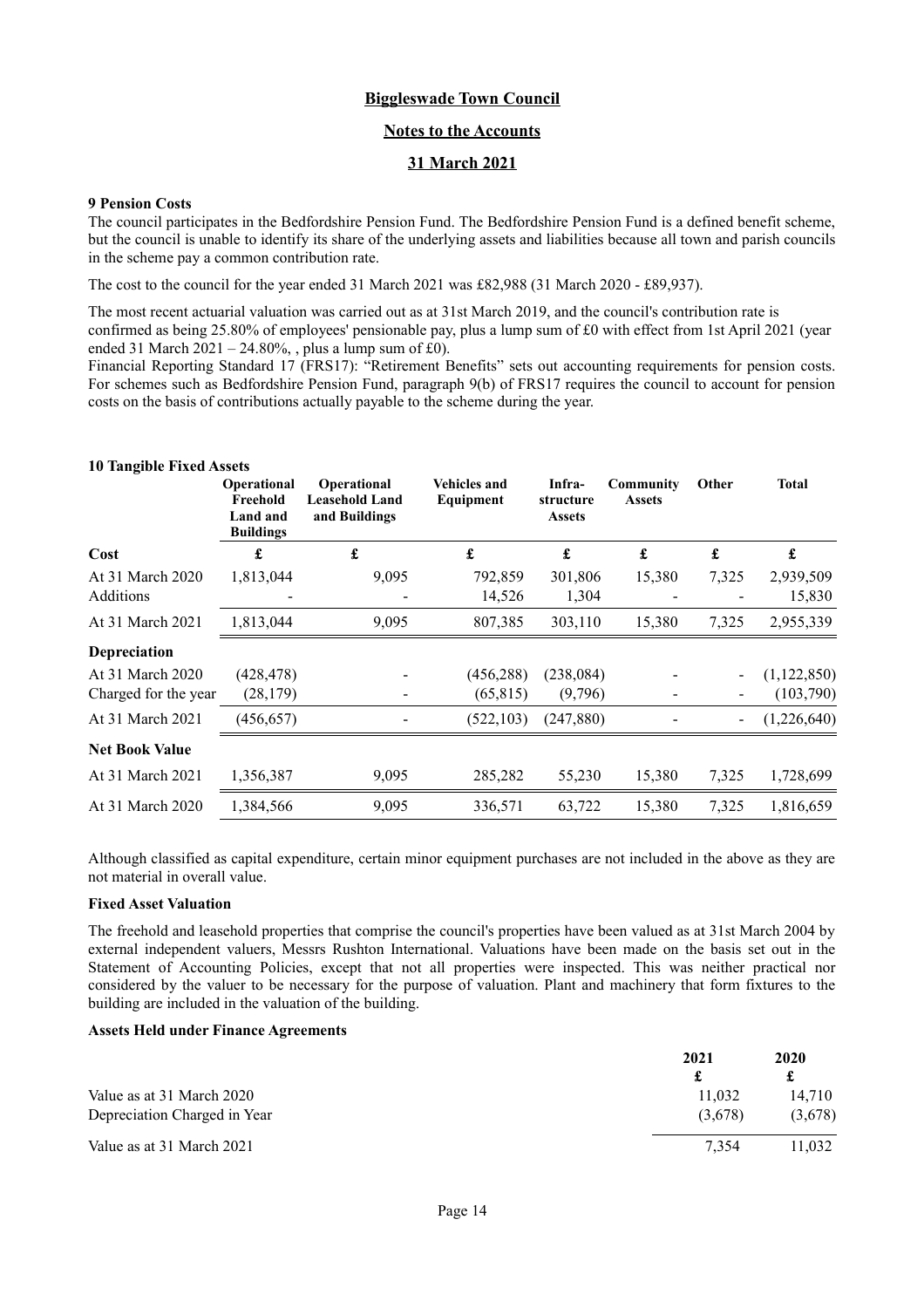#### **Notes to the Accounts**

# **31 March 2021**

# **11 Financing of Capital Expenditure**

|                                                    | 2021   | 2020   |
|----------------------------------------------------|--------|--------|
| The following capital expenditure during the year: | £      | £      |
| <b>Fixed Assets Purchased</b>                      | 15,830 | 13,526 |
|                                                    | 15,830 | 13,526 |
| was financed by:                                   |        |        |
| Revenue:                                           |        |        |
| Capital Projects Reserve                           | 14,810 | 13,526 |
| Precept and Revenue Income                         | 1,020  |        |
|                                                    | 15,830 | 13,526 |
|                                                    |        |        |

#### **12 Information on Assets Held**

Fixed assets owned by the council include the following:

# **Operational Land and Buildings**

Old Court House

Works Depot and Garage

Pavilions at 3 Recreation Grounds

Recreation Grounds – 6

Cemeteries (2) and associated buildings

Orchard Community Centre

Car Parks – 6 (3 Leasehold)

Allotments (Leasehold)

# **Vehicles and Equipment**

Light trucks (4)

Market Stalls

Play Equipment at 14 sites

Sundry grounds maintenance equipment

Sundry office equipment

Orchard Community Centre Fittings and Equipment

# **Infrastructure Assets**

Sandy Cycleway

Street furniture

Car Park Pay & Display Equipment

## **Community Assets**

Land at Back Street

Common Rights

Jubilee Amenity Area

Old Town Drum Clock

Council Regalia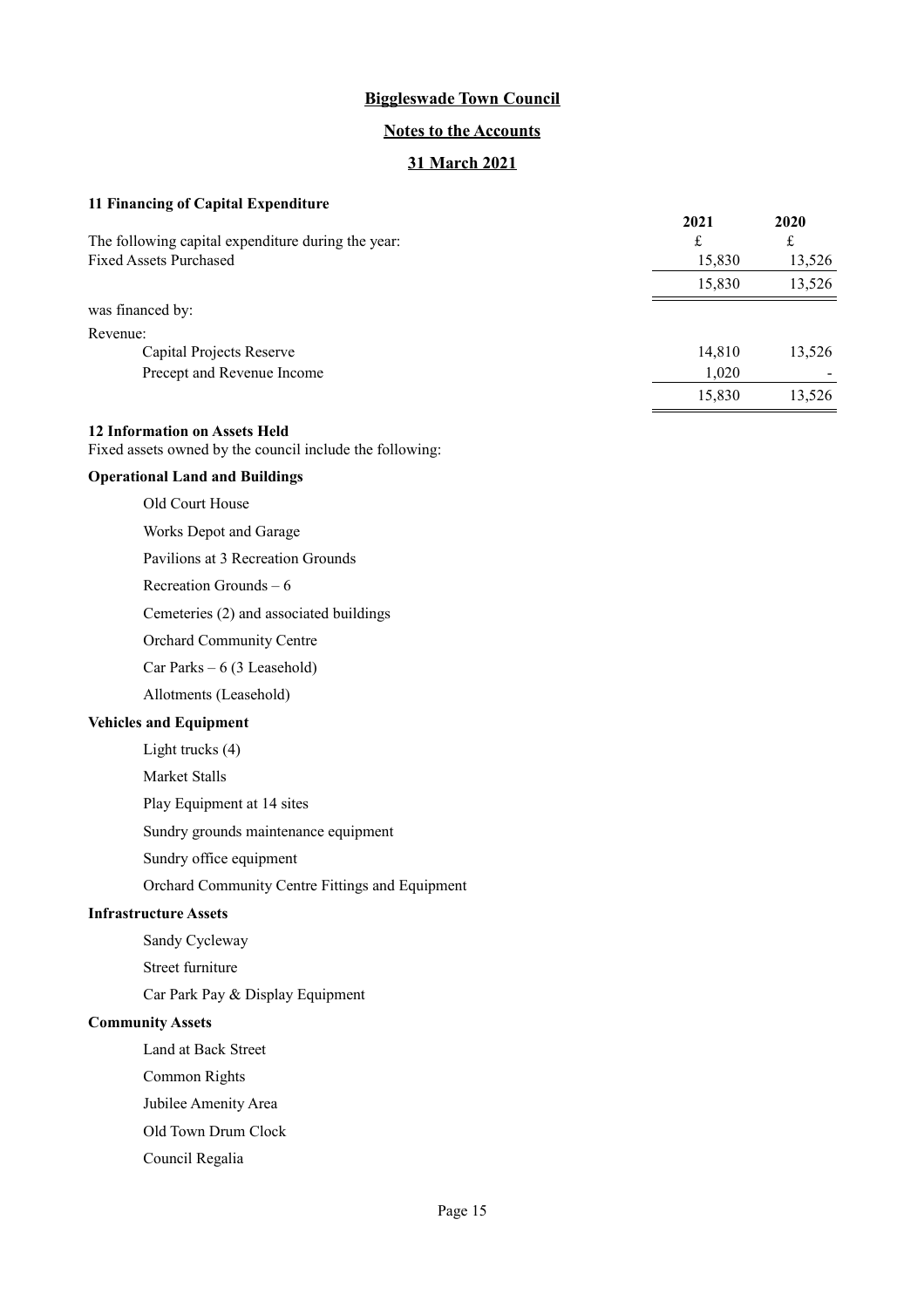# **Notes to the Accounts**

# **31 March 2021**

# **13 Debtors**

|                                                    | 2021<br>$\pmb{\mathfrak{L}}$ | 2020<br>$\pmb{\mathfrak{L}}$ |
|----------------------------------------------------|------------------------------|------------------------------|
|                                                    |                              |                              |
| <b>General Debtors</b><br><b>Allotment Debtors</b> | 18,961<br>400                | 4,741<br>890                 |
| Pitch Hire Debtors                                 | 1,480                        | 3,656                        |
| <b>TBA</b> Debtors                                 | 2,572                        |                              |
| <b>Trade Debtors</b>                               | 23,413                       | 9,287                        |
| VAT Recoverable                                    | 31,717                       | 20,270                       |
| Other Debtors                                      | 3,262                        | 26,879                       |
| Prepayments                                        | 18,960                       | 15,363                       |
| Accrued Income                                     | 18,000                       |                              |
|                                                    | 95,352                       | 71,799                       |
| <b>14 Creditors and Accrued Expenses</b>           |                              |                              |
|                                                    | 2021                         | 2020                         |
|                                                    | $\pmb{\mathfrak{L}}$         | $\pmb{\mathfrak{L}}$         |
| <b>Trade Creditors</b>                             | 35,266                       | 19,472                       |
| Other Creditors                                    | 6                            | 120                          |
| Payroll Taxes and Social Security                  | 9,760                        |                              |
| Accruals                                           | 23,712                       | 7,145                        |
| Income in Advance                                  | 3,150                        | 3,500                        |
|                                                    | 71,894                       | 30,237                       |
| <b>15 Long Term Liabilities</b>                    |                              |                              |
|                                                    | 2021                         | 2020                         |
|                                                    | £                            | $\pmb{\mathfrak{L}}$         |
| Public Works Loan Board                            | 111,224                      | 120,677                      |
|                                                    | 111,224                      | 120,677                      |
|                                                    | 2021                         | 2020                         |
|                                                    | £                            | £                            |
| The above loans are repayable as follows:          |                              |                              |
| Within one year                                    | 9,807                        | 9,453                        |
| From one to two years                              | 8,139                        | 9,807                        |

| From one to two years           | 8,139   | 9,807    |
|---------------------------------|---------|----------|
| From two to five years          | 24,104  | 25,154   |
| From five to ten years          | 32,922  | 32,854   |
| Over ten years                  | 36,252  | 43,409   |
| <b>Total Loan Commitment</b>    | 111,224 | 120,677  |
| Less: Repayable within one year | (9,807) | (9, 453) |
| Repayable after one year        | 101,417 | 111.224  |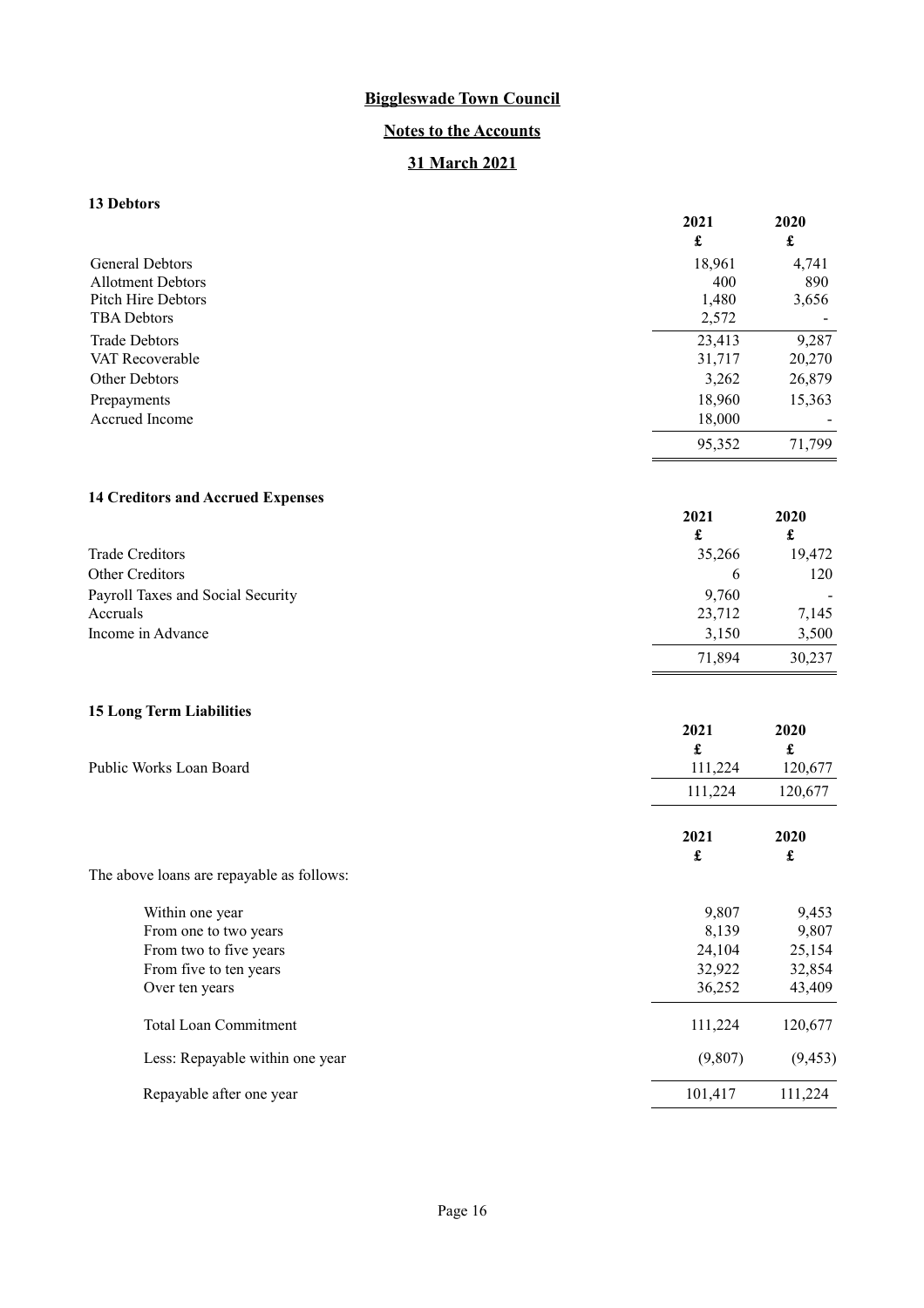# **Notes to the Accounts**

# **31 March 2021**

# **16 Deferred Liabilities**

|                                                 | 2021<br>£ | 2020<br>£ |
|-------------------------------------------------|-----------|-----------|
| H.P. and Lease Creditors                        | 3,308     |           |
|                                                 | 2021      | 2020      |
| The above liabilities are repayable as follows: | £         | £         |
| Within one year                                 | 3,308     | 4,963     |
| From one to two years                           |           | 3,308     |
| <b>Total Deferred Liabilities</b>               | 3,308     | 8,271     |
| Less: Repayable within one year                 | (3,308)   | (4,963)   |
|                                                 |           | 3,308     |

# **17 Financial Commitments under Operating Leases**

The council had annual commitments under non-cancellable operating leases of property as follows:

|                                                 | 2021   | 2020<br>£ |
|-------------------------------------------------|--------|-----------|
| Obligations expiring within one year            |        |           |
| Obligations expiring between two and five years |        |           |
| Obligations expiring after five years           | 29,001 | 29,001    |
|                                                 | 29,001 | 29,001    |

The council had annual commitments under non-cancellable operating leases of equipment as follows:

|                                                                                         | 2021  | 2020  |
|-----------------------------------------------------------------------------------------|-------|-------|
| Obligations expiring within one year<br>Obligations expiring between two and five years | 2,281 | 2.922 |
| Obligations expiring after five years                                                   |       |       |
|                                                                                         | 2,281 | 2,922 |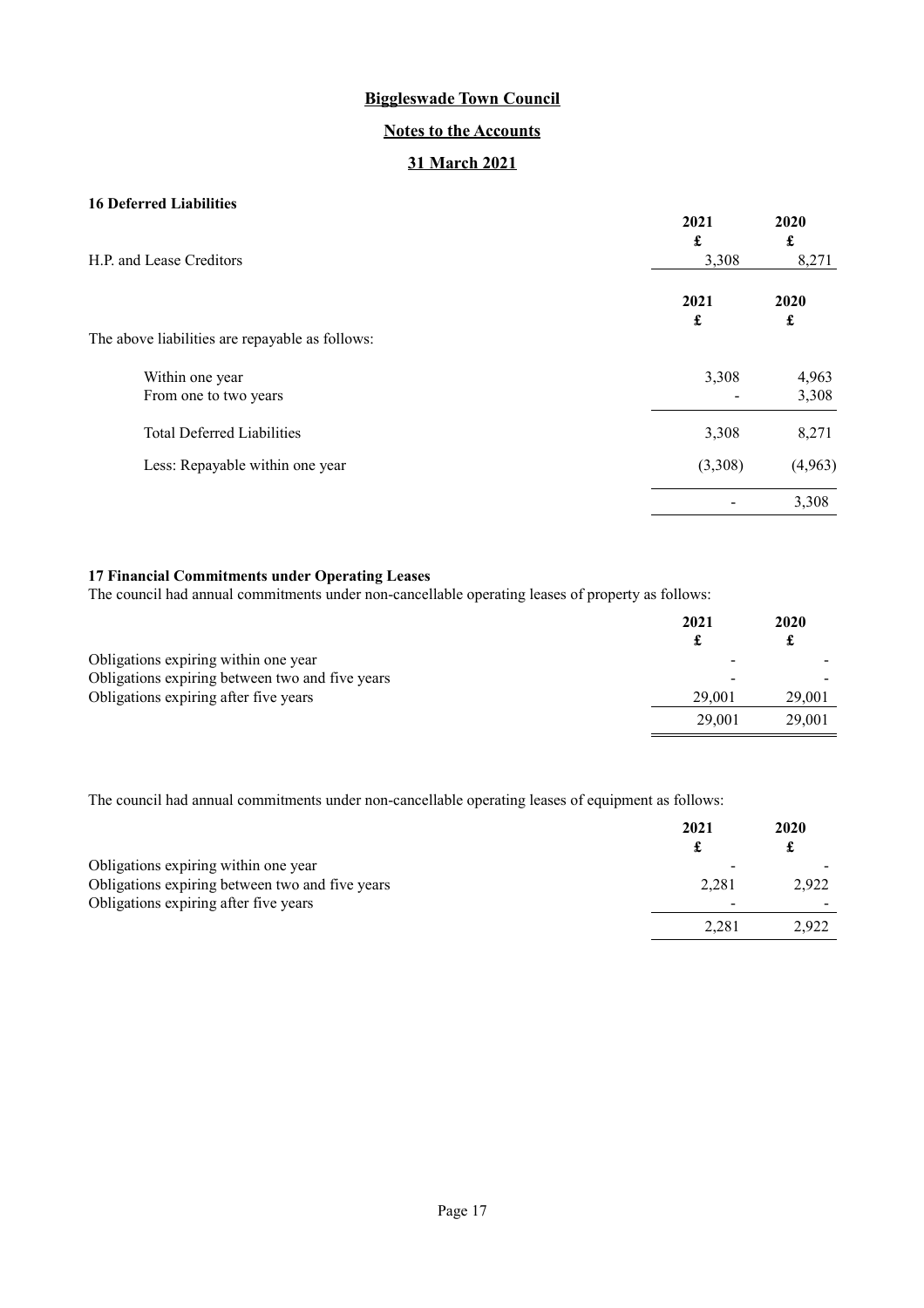## **Notes to the Accounts**

# **31 March 2021**

# **18 Deferred Grants**

|                                                      | 2021      | 2020      |
|------------------------------------------------------|-----------|-----------|
|                                                      | £         | £         |
| <b>Capital Grants Applied</b>                        |           |           |
| At 01 April                                          | 334,047   | 365,912   |
| Grants Applied in the year                           |           |           |
| Released to offset depreciation                      | (31, 865) | (31, 865) |
| Extinguished and/or transferred                      |           |           |
| At 31 March                                          | 302,182   | 334,047   |
| <b>Revenue Grants and S106 Revenue Contributions</b> |           |           |
| At 01 April                                          | 26,400    | 29,800    |
| Received in the year                                 |           |           |
| Released to Revenue                                  | (3,400)   | (3,400)   |
| At 31 March                                          | 23,000    | 26,400    |
| <b>Total Deferred Grants</b>                         |           |           |
| At 31 March                                          | 325,182   | 360,447   |
| At 01 April                                          | 360,447   | 395,712   |

Capital Grants are accounted for on an accruals basis and grants received have been credited to Deferred Grants Account. Amounts are released from the Deferred Grants Account to offset any provision for depreciation charged to revenue accounts in respect of assets that were originally acquired with the assistance of such grants.

#### **19 Capital Financing Account**

|                                           | 2021<br>£ | 2020<br>£ |
|-------------------------------------------|-----------|-----------|
| Balance at 01 April                       | 1,353,665 | 1,397,993 |
| Financing capital expenditure in the year |           |           |
| Additions - using revenue balances        | 15,830    | 13,526    |
| Loan repayments                           | 14,416    | 14,078    |
| Reversal of depreciation                  | (103,790) | (103,797) |
| Deferred grants released                  | 31,865    | 31,865    |
| Balance at 31 March                       | 1,311,986 | 1,353,665 |

The Capital Financing Account represents revenue and capital resources applied to finance capital expenditure or for the repayment of external loans. It also includes the reversal of depreciation to ensure it does not impact upon the amount to be met from precept. It does not represent a reserve that the council can use to support future expenditure.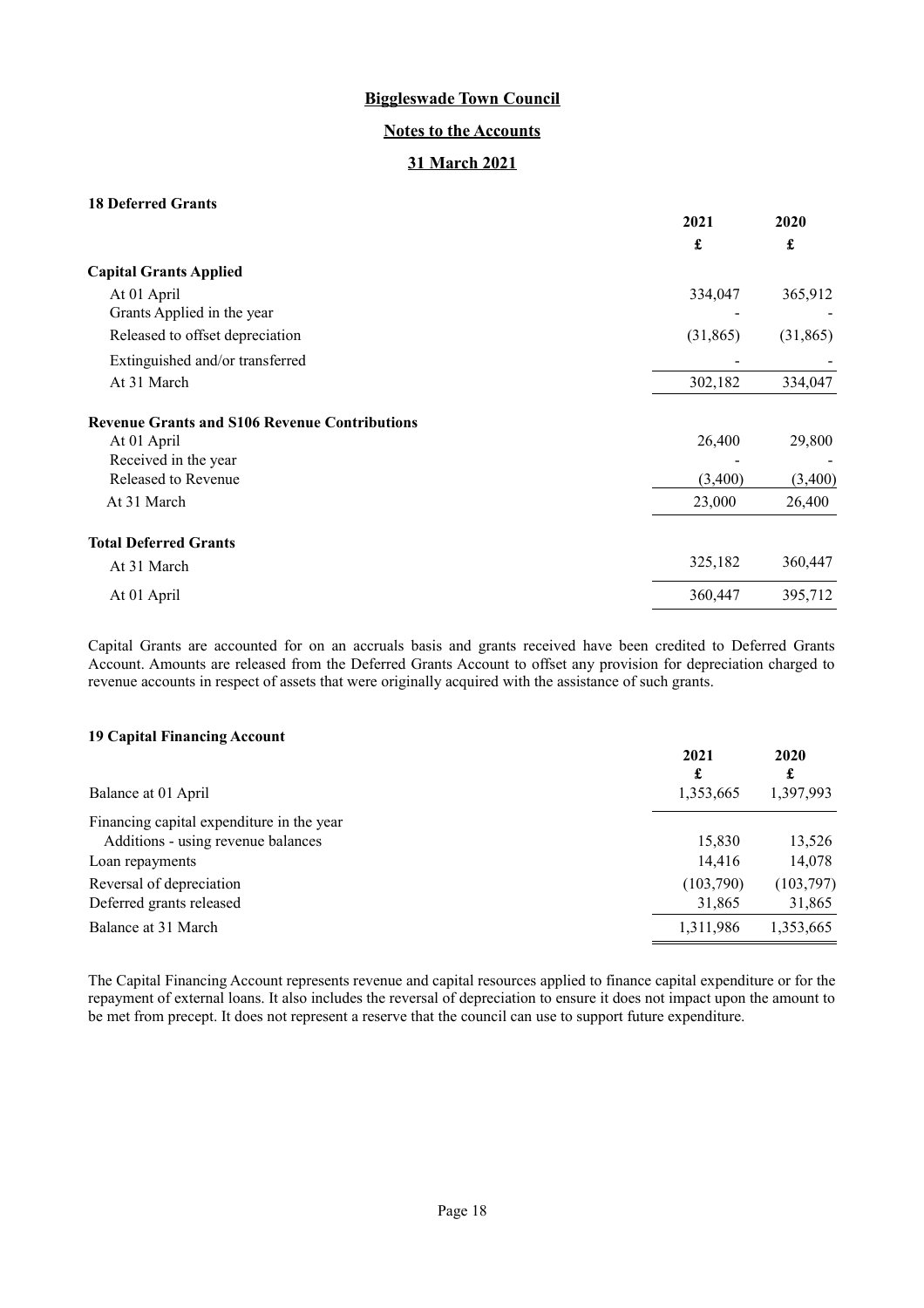#### **Notes to the Accounts**

# **31 March 2021**

# **20 Earmarked Reserves**

|                                 |            |            | <b>Balance at</b> Contribution Contribution Balance at |         |
|---------------------------------|------------|------------|--------------------------------------------------------|---------|
|                                 | 01/04/2020 | to reserve | from reserve $31/03/2021$                              |         |
|                                 |            |            |                                                        | ı       |
| Capital Projects Reserves       | 400.197    | 71,500     | (14.810)                                               | 456,887 |
| <b>Asset Renewal Reserves</b>   |            |            |                                                        |         |
| <b>Other Earmarked Reserves</b> | 2.000      | 5,000      |                                                        | 7.000   |
| <b>Total Earmarked Reserves</b> | 402.197    | 76,500     | (14.810)                                               | 463,887 |

The Capital Projects Reserves are credited with amounts amounts set aside from revenue to part finance specific projects which are part of the council's capital programme.

The Other Earmarked Reserves are credited with amounts set aside from revenue to fund specific known commitments of the council.

The Other Earmarked Reserves at 31 March 2021 are set out in detail at Appendix A.

#### **21 Capital Commitments**

The council had no other capital commitments at 31 March 2021 not otherwise provided for in these accounts.

#### **22 Contingent Liabilities**

The council is not aware of any contingent liabilities at the date of these accounts.

#### **23 Reconciliation of Revenue Cash Flow**

| 2020      |
|-----------|
| £         |
| 44,040    |
|           |
| 6.280     |
| (593)     |
| (3,400)   |
| (2,219)   |
| (34, 010) |
| 10.098    |
| (23, 553) |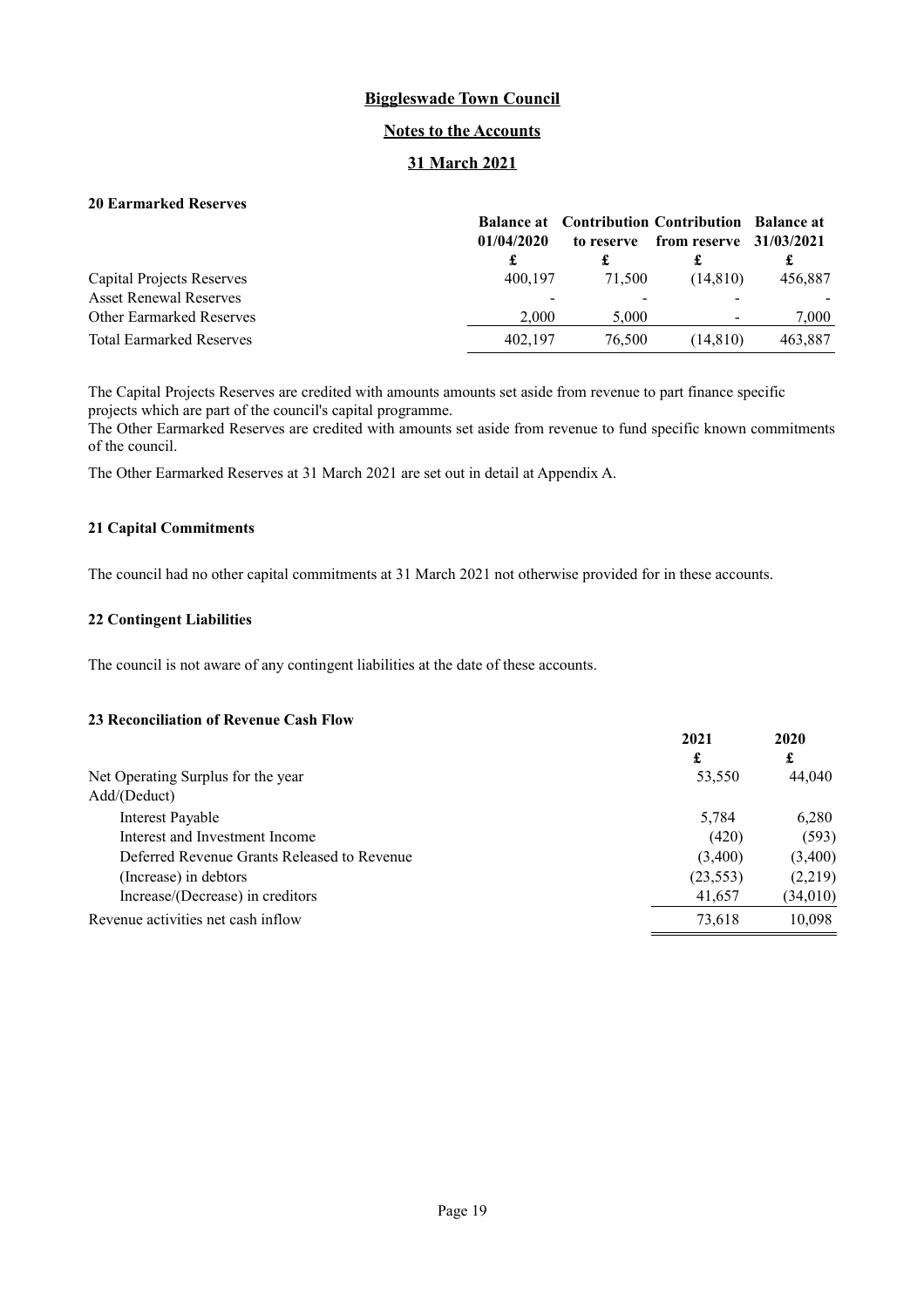# **Notes to the Accounts**

# **31 March 2021**

# **24 Movement in Cash**

|                                            | 2021<br>£  | 2020<br>£           |
|--------------------------------------------|------------|---------------------|
| <b>Balances at 01 April</b>                |            |                     |
| Cash with accounting officers              | 179        | 75                  |
| Cash at bank                               | 521,258    | 544,555             |
|                                            | 521,437    | 544,630             |
| <b>Balances at 31 March</b>                |            |                     |
| Cash with accounting officers              | 416        | 179                 |
| Cash at bank                               | 560,696    | 521,258             |
|                                            | 561,112    | 521,437             |
| Net cash inflow/(outflow)                  | 39,675     | (23, 193)           |
| <b>25 Reconciliation of Net Funds/Debt</b> |            |                     |
|                                            | 2021<br>£  | 2020<br>$\mathbf f$ |
| Increase/(Decrease) in cash in the year    | 39,675     | (23, 193)           |
| Cash outflow from repayment of debt        | 14,416     | 14,078              |
| Net cash flow arising from changes in debt | 14,416     | 14,078              |
| Movement in net funds/debt in the year     | 54,091     | (9,115)             |
| Cash at bank and in hand                   | 521,437    | 544,630             |
| Total borrowings                           | (128, 948) | (143, 026)          |
| Net funds at 01 April                      | 392,489    | 401,604             |
| Cash at bank and in hand                   | 561,112    | 521,437             |
| Total borrowings                           | (114, 532) | (128, 948)          |
| Net funds at 31 March                      | 446,580    | 392,489             |

#### **26 Post Balance Sheet Events**

<span id="page-19-0"></span>There are no significant Post Balance Sheet events since the preparation of these accounts, up to the date of their final adoption (on 1st June 2021), which would have a material impact on the amounts and results reported herein.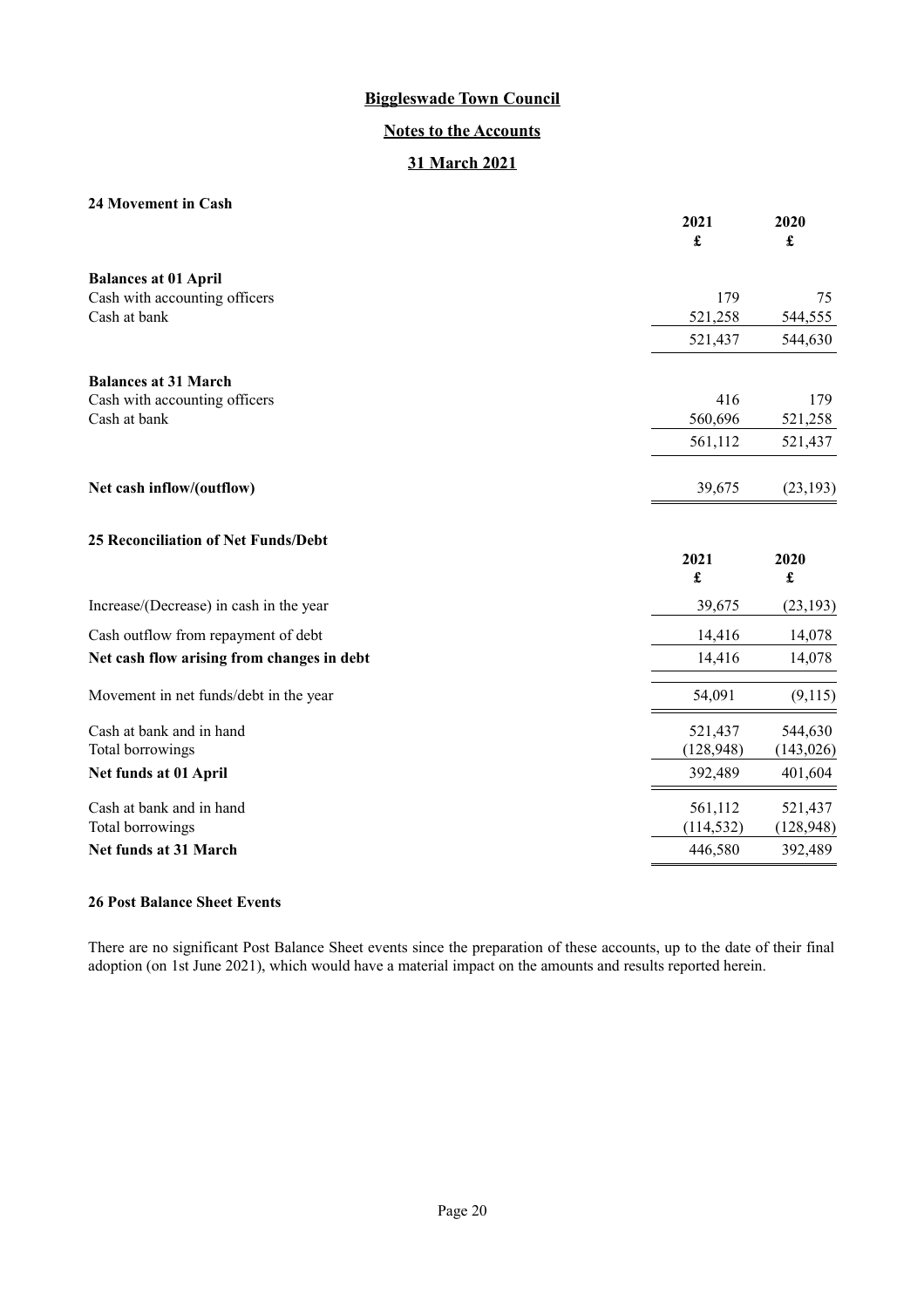# **Biggleswade Town Council Appendices 31 March 2021**

# **Appendix A**

# **Schedule of Earmarked Reserves**

|                                  | Balance at       | Contribution | Contribution | Balance at |
|----------------------------------|------------------|--------------|--------------|------------|
|                                  | 01/04/2020       | to reserve   | from reserve | 31/03/2021 |
|                                  | £                | £            | £            | £          |
| <b>Capital Projects Reserves</b> |                  |              |              |            |
| Rolling Capital Fund             | 400,197          | 71,500       | (14, 810)    | 456,887    |
|                                  | 400.197          | 71,500       | (14, 810)    | 456,887    |
| Other Earmarked Reserves         |                  |              |              |            |
| Twinning                         | 500              | 1,000        |              | 1,500      |
| Depot                            | 1,500            |              |              | 1,500      |
| Elections                        | $\boldsymbol{0}$ | 4,000        |              | 4,000      |
|                                  |                  |              |              | $\theta$   |
|                                  | 2,000            | 5,000        | $\theta$     | 7,000      |
| <b>TOTAL FARMARKED RESERVES</b>  | 402,197          | 76,500       | (14, 810)    | 463,887    |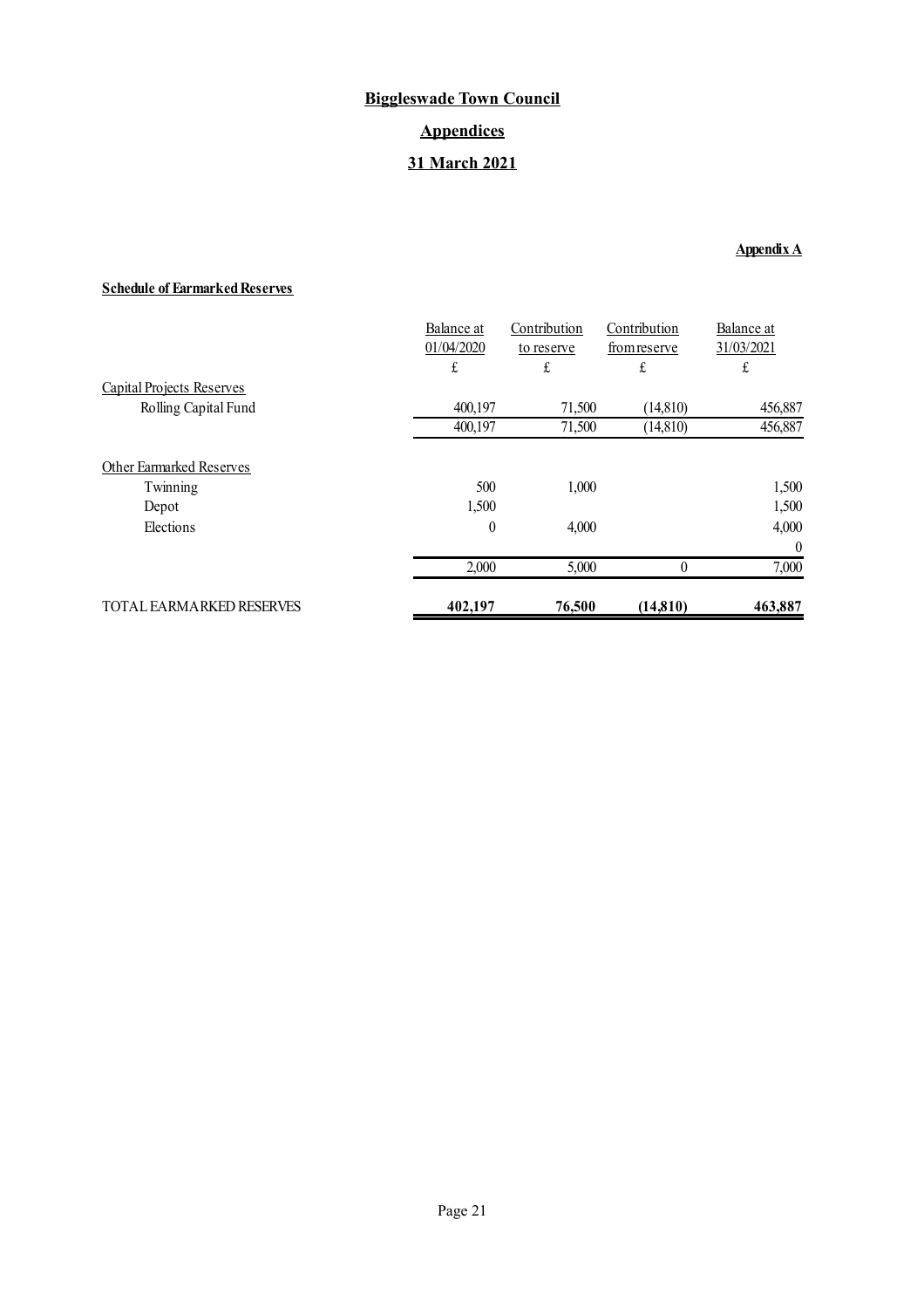# **31 March 2021**

# **Annual Report Tables**

# **Table. 1 – Budget & Actual Comparison**

|                                                     | <b>Budget £</b> | Actual £  |
|-----------------------------------------------------|-----------------|-----------|
| Net Expenditure                                     |                 |           |
| Recreation & Sport                                  | 415,661         | 360,038   |
| Open Spaces                                         | (4,585)         | (8,169)   |
| Cemetery, Cremation & Mortuary                      | 86,823          | 72,057    |
| Environmental Health                                | 24,760          | 22,120    |
| Community Safety (Crime Reduction)                  | 18,000          | 15,378    |
| Planning & Development Services (including Markets) | 155,381         | 167,336   |
| Parking Services                                    | 41,732          | 77,409    |
| Net Direct Services Costs                           | 737,772         | 706,169   |
| Corporate Management                                | 122,729         | 163,538   |
| Democratic & Civic                                  | 191,476         | 238,056   |
| Net Democratic, Management and Civic Costs          | 314,205         | 401,594   |
| Interest & Investment Income                        | (5,000)         | (420)     |
| Loan Charges                                        | 20,200          | 20,200    |
| Capital Expenditure                                 |                 | 15,830    |
| Proceeds of Disposal of Capital Assets              |                 | (1,667)   |
| Transfers to/(from) other reserves                  | 99,500          | 61,690    |
| (Deficit from) General Reserve                      |                 | (36, 719) |
| <b>Precept on District Council</b>                  | 1,166,677       | 1,166,677 |